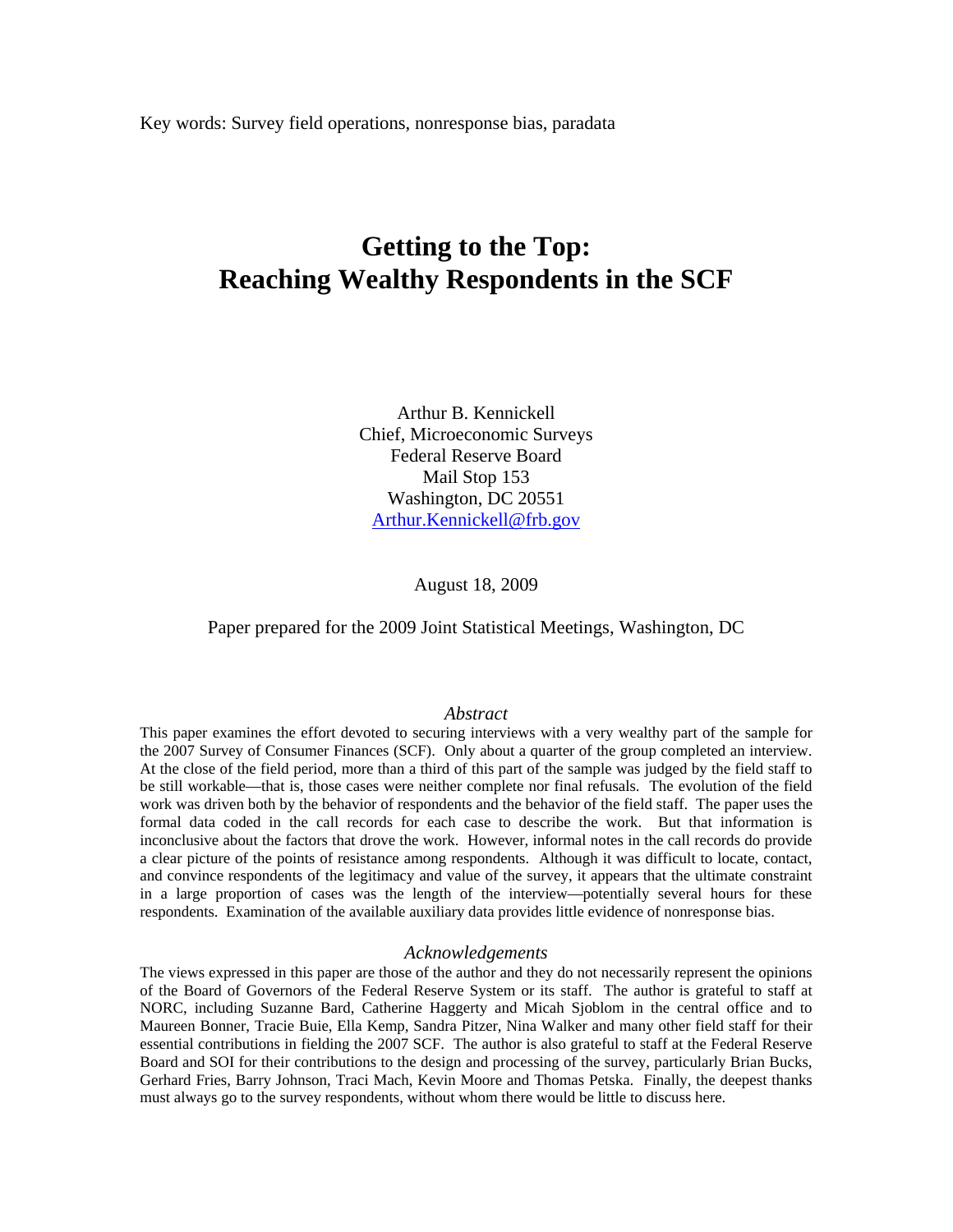Operational decisions and respondent behavior are critical elements in any field survey. Questionnaires and sample designs may be endlessly polished, but once a field survey is set in motion, the overall statistical credibility of the effort ultimately depends on behavioral factors that are tied up in decisions by field staff to locate, contact and persuade respondents and in decisions by respondents to structure their lives to resist intrusions or to resist the entreaties of field staff when there is contact. In general, the two parties party face different incentives and they have different goals. Depending on the outcome of their sometimes interdependent decisions, a survey case may be completed or not. There is no necessity that such an outcome is neutral. Depending on the resulting distribution of incomplete cases relative to the distribution of completed cases, there may be bias in some estimates.

Experience has shown that some groups of survey respondents tend to have higher rates of nonresponse than others. One such group is wealthy households. Although success in obtaining interviews with such respondents faces many of the same obstacles as for other respondents, wealthy respondents appear generally to be far more difficult to contact and to persuade to participate.

This paper examines the efforts devoted to interviewing a set of wealthy respondents in the 2007 Survey of Consumer Finances (SCF) and it looks at some indicators of response bias. The first section of the paper provides background on the survey. The second section presents evidence on some measures of effort applied to the sample and the outcomes of those efforts, as well as some informal information derived from case-level call records. The third section probes potential response bias. A final section concludes and discusses the next steps.

## **I. Background on the 2007 SCF**

The SCF is intended to provide information on household wealth, income and associated variables (see Bucks *et al.* [2009]). The questionnaire explores these topics in detail. Design of an appropriate sample to support the intended analysis of these data must address two special issues. First, wealth in the U.S. is highly concentrated, with about two-thirds held by the wealthiest 10 percent of households and about a third held by the wealthiest one percent (see Kennickell [2009]). Second, experience has indicated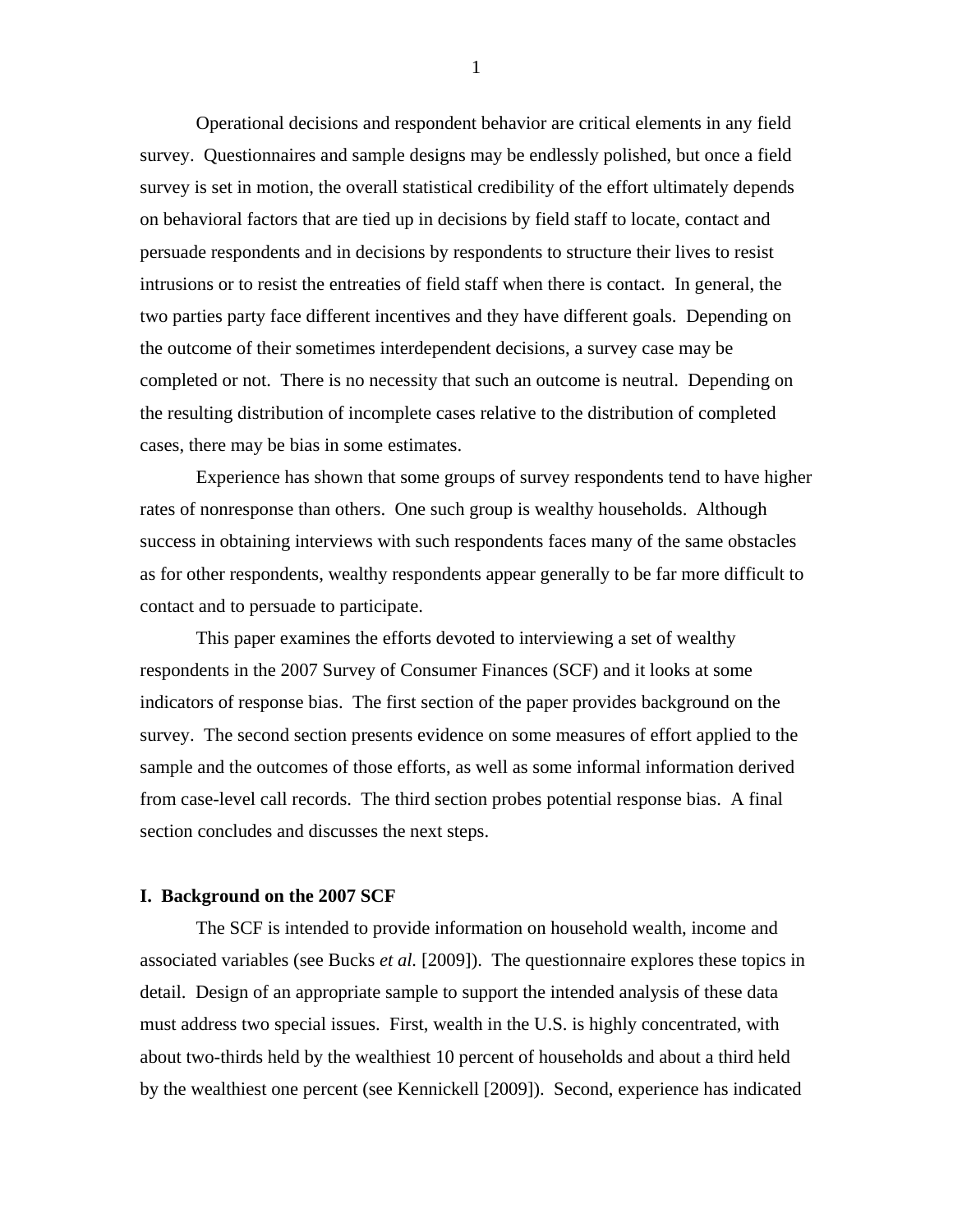that relatively wealthy households are less likely to participate in surveys (see Kennickell [2005]). The SCF addresses these challenges by using a dual-frame sample that includes a multi-stage area-probability sample in which each case is selected with equal probability, and a differentially sampled stratified list sample. The area sample provides robust coverage of characteristics that are broadly spread in the population. The list sample is designed to oversample wealthy households and it is structured in a way to allow identification of nonresponse related to wealth.

The list sample was constructed by Federal Reserve Board (FRB) staff using statistical records derived from individual income tax returns by the Statistics of Income (SOI) Division of the Internal Revenue Service, under an agreement that provides protections for the privacy of taxpayers and limits the use of the data to statistical purposes. A model of wealth defined in terms of income characteristics and other variables is developed using multiple years of the SOI data; the predicted value of the model is taken to be a "wealth index," which is used to divide the population of taxpayers into seven strata (see Kennickell  $[2001]$ ).<sup>1</sup> This paper focuses on the sixth and seventh strata (the two wealthiest), which have predicted wealth above the  $99<sup>th</sup>$  percentile of the distribution of the wealth index. In 2007, the median net worth of the survey participants in the sixth stratum was approximately \$50 million and that of the cases in the seventh stratum was about \$300 million. The area-probability sample was selected by NORC at the University of Chicago (see Tourangeau *et al.* [1993]).

Data collection was conducted by NORC between May 2007 and March 2008. Only a small number of interviews were completed in 2008; the field period was extended from its expected close in December, largely to accommodate unexpected difficulties that required a number of cases to be returned to the field. The list-sample cases were released for field work about one month after work on the area-probability cases had begun. The overall median interview length was about 90 minutes, but interviews for wealthy respondents could last for several hours.

1

<sup>1</sup> When the sample was selected, members of the *Forbes* list of the 400 wealthiest people in the U.S. were removed. The number discovered in the sample was far smaller than 400, presumably because not every such case may be sampled, the wealth reported in *Forbes* may actually be owned by a number of family members or a trust rather than the named individual, the model may be faulty, or the SOI or *Forbes*  data may be in error.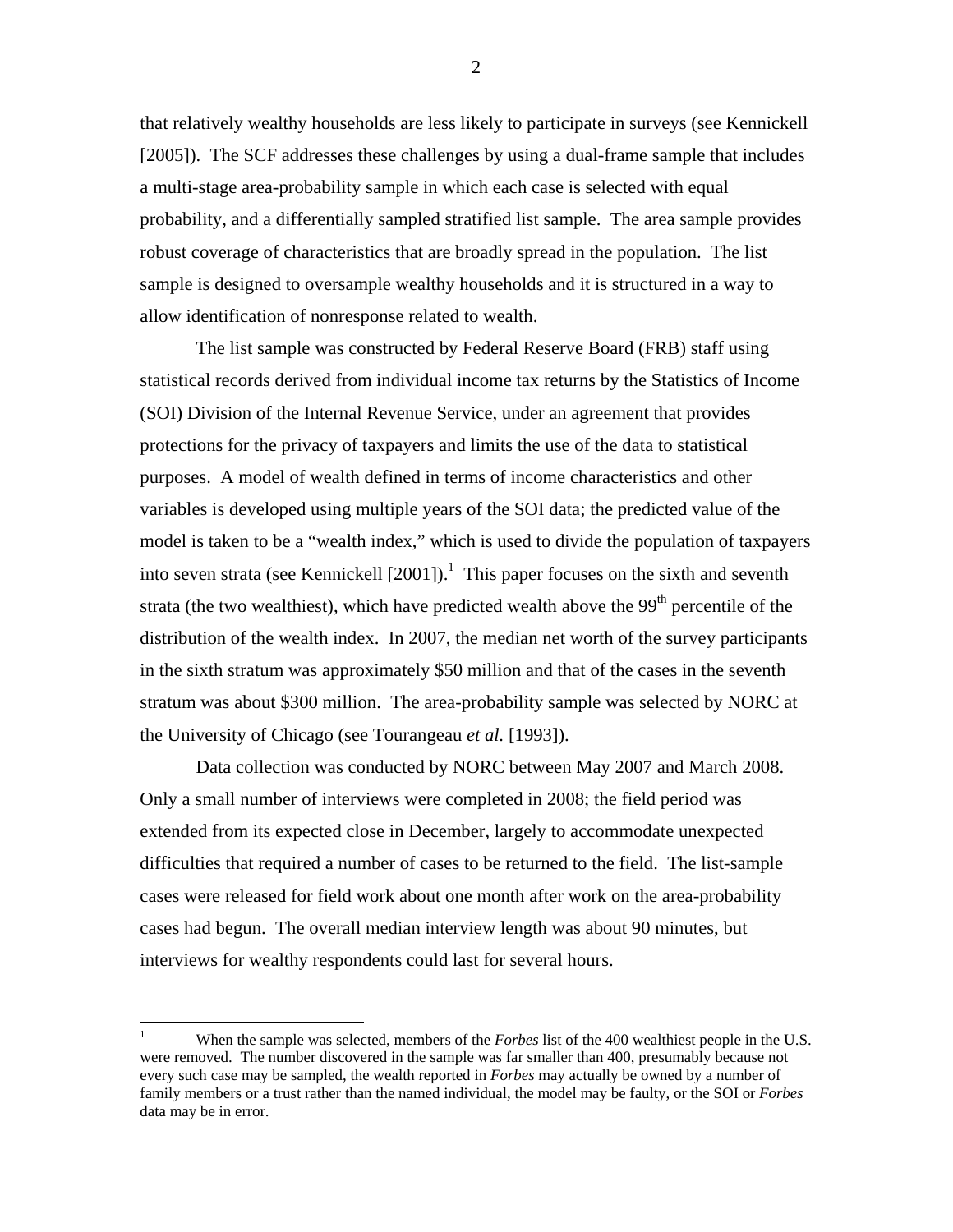Interviewers were required to record their actions on each case in a system of electronic call records (paradata). Each record contains the date and time of a given action taken on a case, the nature of the action (mailing, in-person attempt, telephone attempt), what person (if any) had been contacted, the outcome of the contact, notes on the event, and a few miscellaneous other data items. Because these records were used to monitor interviewers' performance, they give a reasonably complete and highly reliable inventory of efforts by interviewers for most of the field period.<sup>2</sup> Efforts by higher-level field staff (in refusal avoidance or conversion, targeted mailings, and other means), particularly in the later part of the field period, were much less likely to be documented in the call records; although these actions were clearly quite important in resolving the later interviews, they were also likely to be a very small proportion of the history of a given case. A larger problem, as will emerge later in this paper, is the extent of the content of the records.

Of the 4,422 completed interviews in the 2007 survey, approximately one third derived from the list sample and about a third of those cases are accounted for by the cases in the wealthiest two strata.<sup>3</sup> The response rate for the two top strata combined was 26.2 percent (table 1);<sup>4</sup> fewer than a quarter of the completed cases in this group were conducted in person.<sup>5</sup> Cases that resolved as non-interviews because of a refusal or inability to contact the respondent accounted for another 26.4 percent, postcard refusals were 11.3 percent of the total and 36.0 percent were not resolved as complete or final

 $\frac{1}{2}$  It is clear from reading the records, that multiple events (usually attempted contacts on the same day) are sometimes combined. In the analysis that follows, all contact attempts on a given day are treated as a single effort. Considerable efforts were devoted to locating many of the list-sample respondents (and a few area-probability respondents who moved after the initial contact); such information normally appears summarized as a single entry made by higher-level field staff.

Neither the sampling rates nor the exact number of observations for the list sample strata can be revealed. But it can be revealed that the seventh stratum is roughly one-third the size of the sixth stratum.

Unlike the area-probability sample cases, the list-sample cases were given an opportunity to opt out of the survey before those cases were released for field work. About 12 percent of the cases in the sixth stratum chose to refuse participation in this way and about half as many in the seventh stratum did so; altogether, there were about 100 such cases.

<sup>4</sup> The response rate in the highest stratum was approximately 12 percent and that in the next-highest stratum was about twice as high. Owing to restrictions on what can be revealed about the individual strata, these two groups are pooled for most of the remainder of the work presented in this paper.

The analysis reported is unweighted. Weighting the results for the the area-probability sample would make little difference in the results. The blurring here of the two list-sample strata is intentional. 5

The field staff was given the flexibility to conduct interviews in person or by telephone. Telephone interviews were favored in order to control costs, but according to the field staff, wealthier respondents had a strong preference for telephone interviews.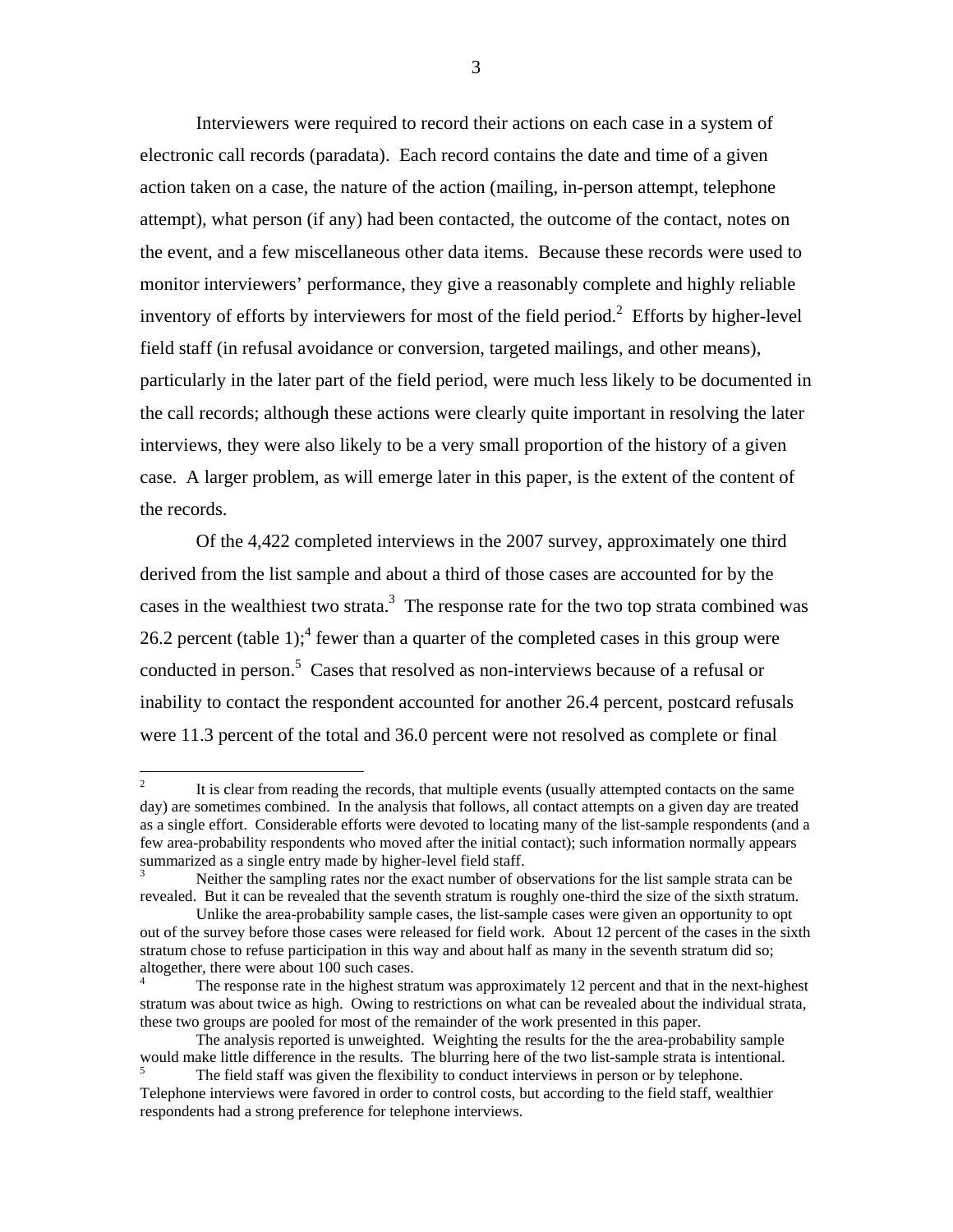incomplete during the field period (that is, those cases were still viewed workable at the close of the field period). $67$ 

| Final disposition               | List<br>sample,<br>stratum<br>6 or 7 | Area-<br>probability<br>sample |
|---------------------------------|--------------------------------------|--------------------------------|
| Complete, telephone             | 19.3                                 | 24.2                           |
| Complete, in-person             | 6.1                                  | 43.2                           |
| Complete, proxy                 | 0.8                                  | 0.3                            |
| Postcard refusal                | 11.3                                 | <b>NA</b>                      |
| Final refusal                   | 19.9                                 | 18.1                           |
| Final break-off                 | 0.2                                  | 0.1                            |
| Final refusal by gatekeeper     | 2.6                                  | 0.1                            |
| Final unlocatable               | 0.6                                  | 1.4                            |
| Unavailable during field period | 0.2                                  | 0.6                            |
| Language barrier (non Spanish)  | 0.1                                  | 0.9                            |
| Too ill/handicapped             | 1.2                                  | 1.0                            |
| Stopped work                    | 36.0                                 | 8.0                            |
| Other nonresponse               | 1.6                                  | 2.0                            |
| All                             | 100.0                                | 100.0                          |

## **Table 1: Final disposition of in-scope cases; listsample strata 6 or 7 and area-probability sample cases, 2007 SCF; percent.**

In contrast, the area-probably sample had a response rate more than twice as high and a much higher proportion of in-person interviews. The samples also differ strongly in the fraction of unresolved cases at the end of the field period.<sup>8</sup>

The agreement between the FRB and NORC specified several constraints on response. For the areaprobability sample, the FRB set a minimum required number of completed cases and a range of

allowable response rates, with constraints on the geographic distribution of the completed interviews. For the list sample, the agreement specified a minimum number of completed cases for each stratum. The sample size of each stratum was set based on historical performance in securing interviews.<sup>9</sup>

Whenever a set of cases is worked until there is no possibility of further completed interviews, the prospect of potentially serious selectivity bias induced by field

 $\frac{1}{6}$  A distinction is made throughout this paper between cases that were *resolved* as incomplete during the field work (most typically, cases that refused participation) and those that were incomplete because they did not have a final resolved status at the close of the field period. Where the unmodified term "incomplete" is used, both resolved and unresolved incomplete cases are intended; unless otherwise noted, the postcard refusals are excluded from the analysis.

<sup>7</sup> Unlike most other respondents, respondents in the part of the list sample considered here were not routinely offered a fee for participating in the survey. The presumption was that anything that could plausibly be offered would seem small and it might also raise suspicion about the legitimacy of the effort. However, some people objected to being given nothing for the sacrifice of their time. Interviewers had the flexibility to mention a fee when necessary. Many times the respondent designated the fee to go to a charity.

<sup>8</sup> Virtually all area-probability cases were actually coded by the field staff as resolved as either completed or incomplete. A set of cases that were given a final resolved noninterivew code only at the very end of the field period is treated here as unresolved.

<sup>9</sup> For the 2007 SCF, a replicate structure was adopted for the sample. To test the operational efficiency of the sample implementation, replicates containing, in total, only 85 percent of the total number of sample cases were released.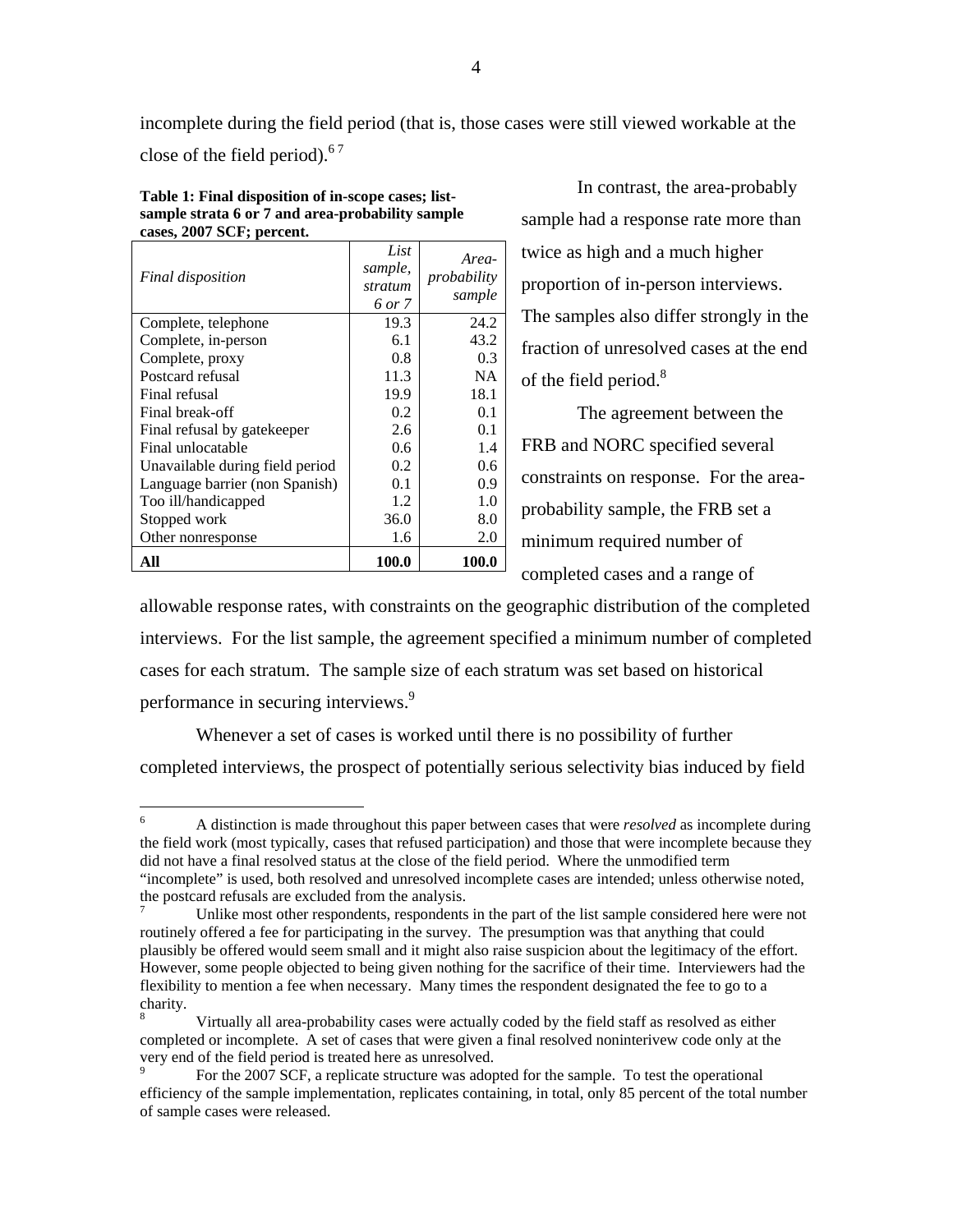operations recedes. Even though a seemingly large fraction of the area-probability cases was not resolved by the end of the field period, it was clear from detailed inspection of the call records for these cases that even with great additional effort and a further extension of the field period, it would have been very unlikely that more than a very small number of additional cases could have been completed (see Kennickell [2008]).<sup>10</sup> The situation for the list-sample cases appears to have been quite different, as discussed variously later in the paper.

## **II. Effort and Outcome**

Often discussion of the response rates of surveys proceeds as if all of the key decisions rested with the respondents. But generally, there is no reason to expect that effort would be applied by field staff toward securing interviews without at least some regard to the particulars of each case. *A priori* particulars may include the location (or uncertainty thereof) of the respondent and the characteristics of area, the identity of the respondent (in the case of the SCF list sample), the available field staff, and other factors. Once any work has begun, additional information becomes available that could reasonably be expected to be used to guide effort—the presence of a physical or human barrier to contact, the respondent's availability (in time and space), previous positive or negative feedback from the respondent about the survey, additional intelligence about alternative ways of reaching the respondent, and a wide variety of other factors.

Operational efficiency argues for making as much use as possible of such information. However, this endogenous application of effort seriously complicates the systematic understanding of the progress of cases through the field period, and the interpretation of effort and response in the context of models of respondents' characteristics or behavior; this is particularly so in where there is no systematic indication of the motivation for the decisions made by field staff, as is the case in most surveys.<sup>11</sup> Nonetheless, it is still possible to use the call records to describe the patterns of work on the sample, even if the interpretation of those patterns is open to question.

 $10\,$ 10 No further distinction is made in the paper between resolved and unresolved incomplete cases from the area-probability sample.<br><sup>11</sup> The SCE employs a prote

The SCF employs a protocol for managing the contact attempts that is intended to give a more deterministic structure to the initial stages of effort, without overly complicating the survey operations (see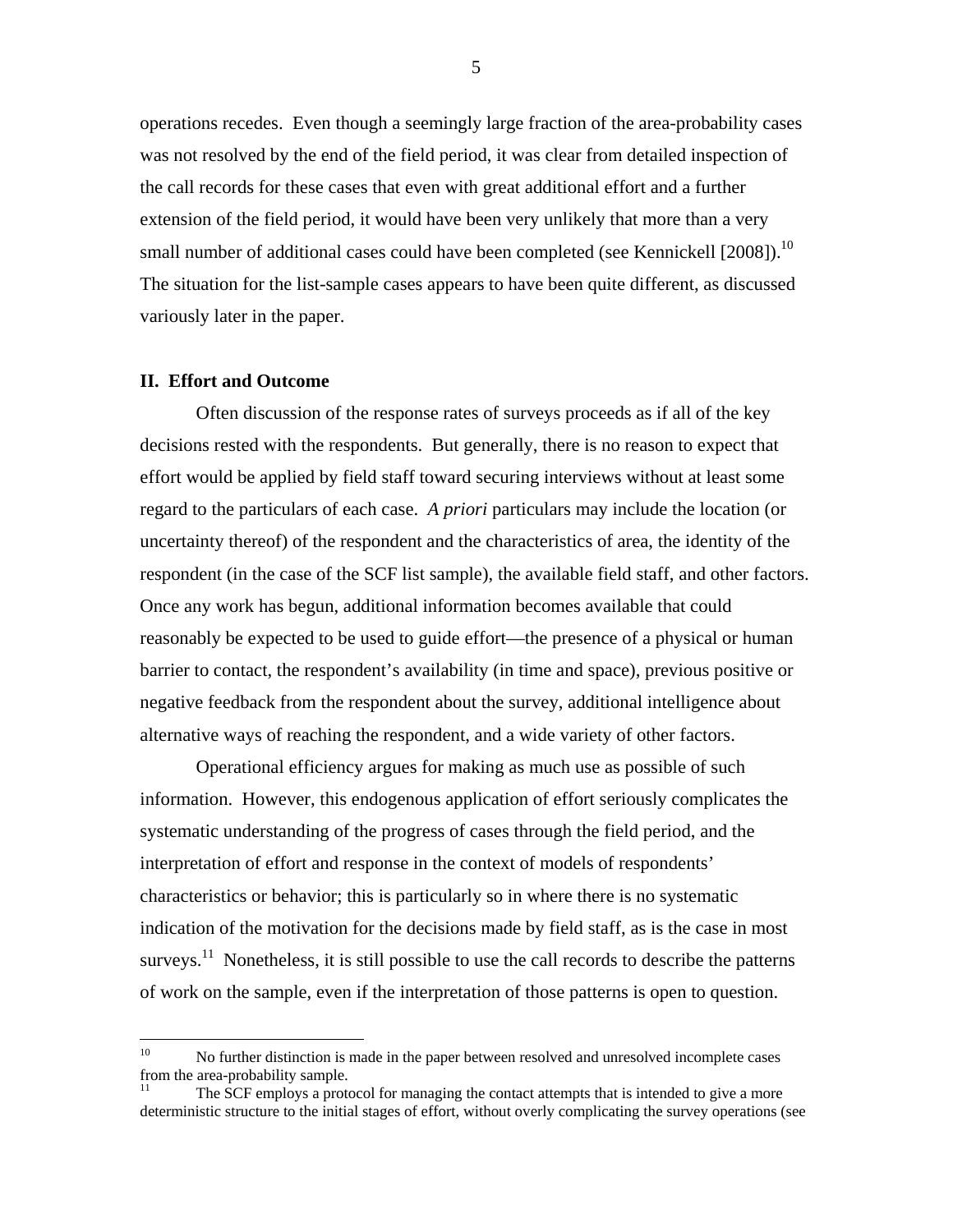

**Figure 1: Cumulative distribution of completed interviews; by number of weeks sample released to the field; list sample stratum 6 or 7 and area-probability sample; 2007 SCF.** 

The speed with which work is completed is an important measure for operational cost reasons. The rate of progress was quite different among the area-probability sample cases and list-sample cases considered here. Owing to an expected lag in the receipt of the information needed to contact the list sample, those cases were released to the field about a month after the area-probability sample. But even if the timing of effort is viewed relative to the start of work on each sample, the area-probability sample cases were still much more likely to be completed early in the field period than the cases in the top two strata of the list sample (figure 1). By the  $28<sup>th</sup>$  week of work on the areaprobability cases, 90 percent of the completed interviews from that sample had been obtained. In contrast, this point was not reached for the list-sample cases considered here until the  $32<sup>nd</sup>$  week of work on that sample. Although the formal records of locating activities are fragmentary, it is clear from discussions with the field managers that such actions account for a substantial part of the slower progress of the list-sample cases. As discussed below in the review of the call record notes, these respondents can be quite hard to find, both because ownership of multiple home is common and because regular travel for other purposes features prominently for many people in the group.

Kennickell [2005]). In practice, the protocol is not implemented cleanly enough to enable direct use of the phases in analysis, at least without incorporating other factors to refine the classification. Nonetheless, the protocol should serve as insurance that at least a credible amount of effort is devoted to every case released to the field.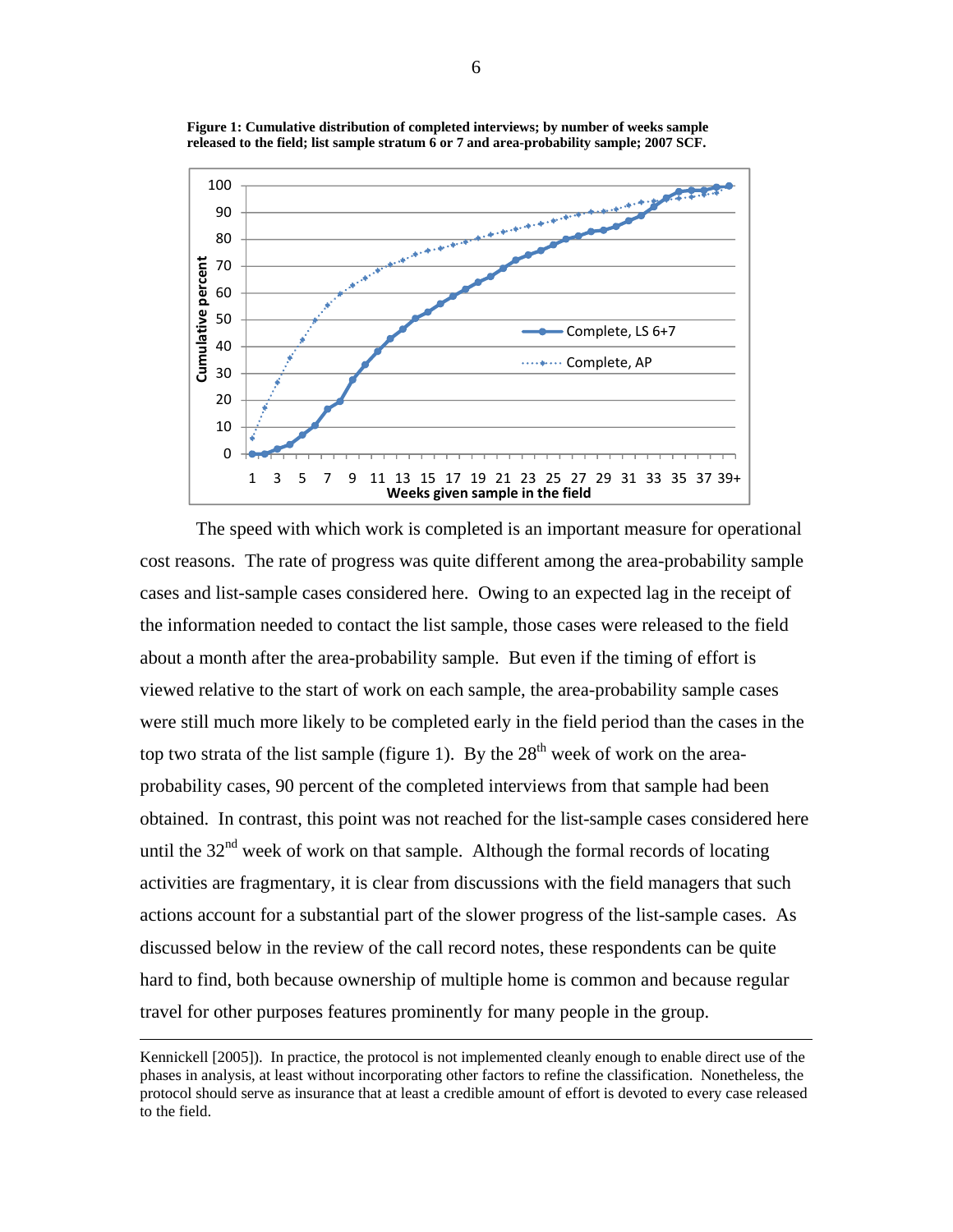Another way of looking at the progress of the samples is to transform the underlying case resolution information into hazard rates—that is, the number of cases resolving with a given status (complete or incomplete) as a fraction of all cases remaining unresolved just prior to that point. Hazard rates can make it more straightforward to see shifts in outcomes.

**Figure 2: Hazard rate for final resolution of cases as complete or incomplete, by number of weeks sample released to the field; list sample stratum 6 or 7 and area-probability sample; 2007 SCF.** 



The weekly hazard rate for completing an area-probably sample case at a given point in the field period began at about 6 percent for the first week, rose to over 8 percent, and then declined to about 2 percent after the  $16<sup>th</sup>$  week until late in the field period (figure 2). During each period, there is also the possibility that a case will resolve as incomplete (typically a refusal of some sort). For this sample, the hazard rate for resolved incomplete cases rose gradually throughout the first half of the field period; it continued to rise on average after that and became more variable late in the field period.

From the release of the list sample to the field, the hazard rate for completion in the top two strata of that sample rose gradually to over 2 percent and then declined to around 1 percent—below the rate for the area-probability sample—until about 32 weeks into the field period. Up to that point, the hazard rates for resolved incomplete interviews were very similar for the two sample groups. As with the area-probability cases, the rates for resolved incomplete interviews were more variable later in the field period.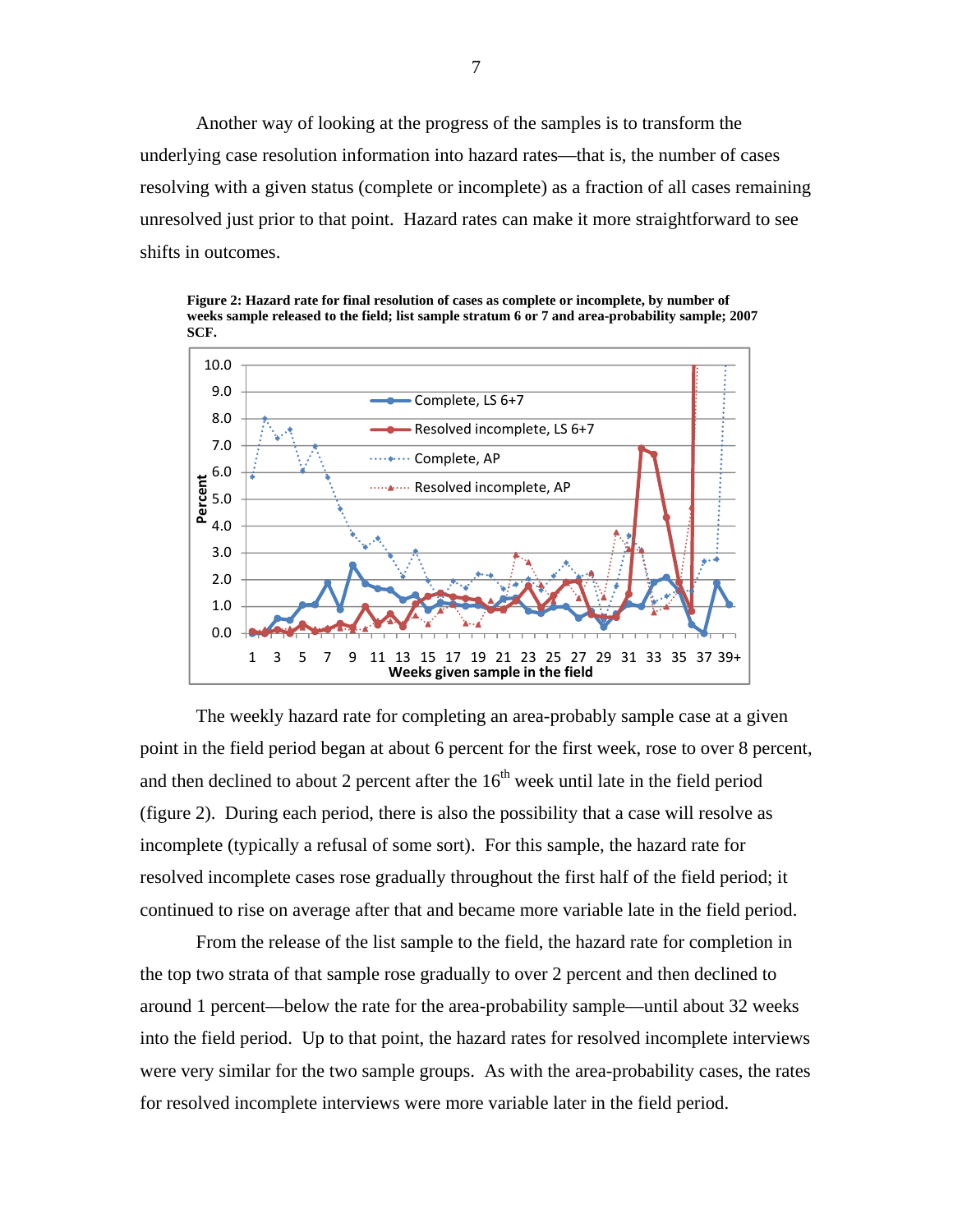Underlying the hazard rates is a set of ongoing operational judgments about which cases remained legitimate targets for additional work at each time (the denominator of the hazard rate). Because the field staff decides when a case is to be considered a final resolved incomplete case, their behavior can affect this rate. For example, as the field period progressed, field managers made periodic decisions to cull cases they believed were very unlikely to be completed, in order to allow clearer focus on cases that appeared to offer a hope of completion; some such points were related to decisions about reductions in the size of the field staff. The spikes in the later part of the field period in part reflect such decisions. Although the decisions to accept such cases may have become sporadic, inspection of the detailed call records suggests that cases accepted as resolved incompletes had very little likelihood of completion, regardless of how much additional effort might have been applied.

The *unresolved* cases at the end of the field period might be viewed as just another group of cases with little hope of completion that just happened to be culled at the end of the field period, but the available information suggests a more complicated situation, at least for the list-sample cases, as discussed later in this paper.



**Figure 3: Cumulative distribution of number of attempts, for final status of cases as complete, resolved incomplete, or unresolved; list sample stratum 6 or 7 and area-probability sample, 2007 SCF.**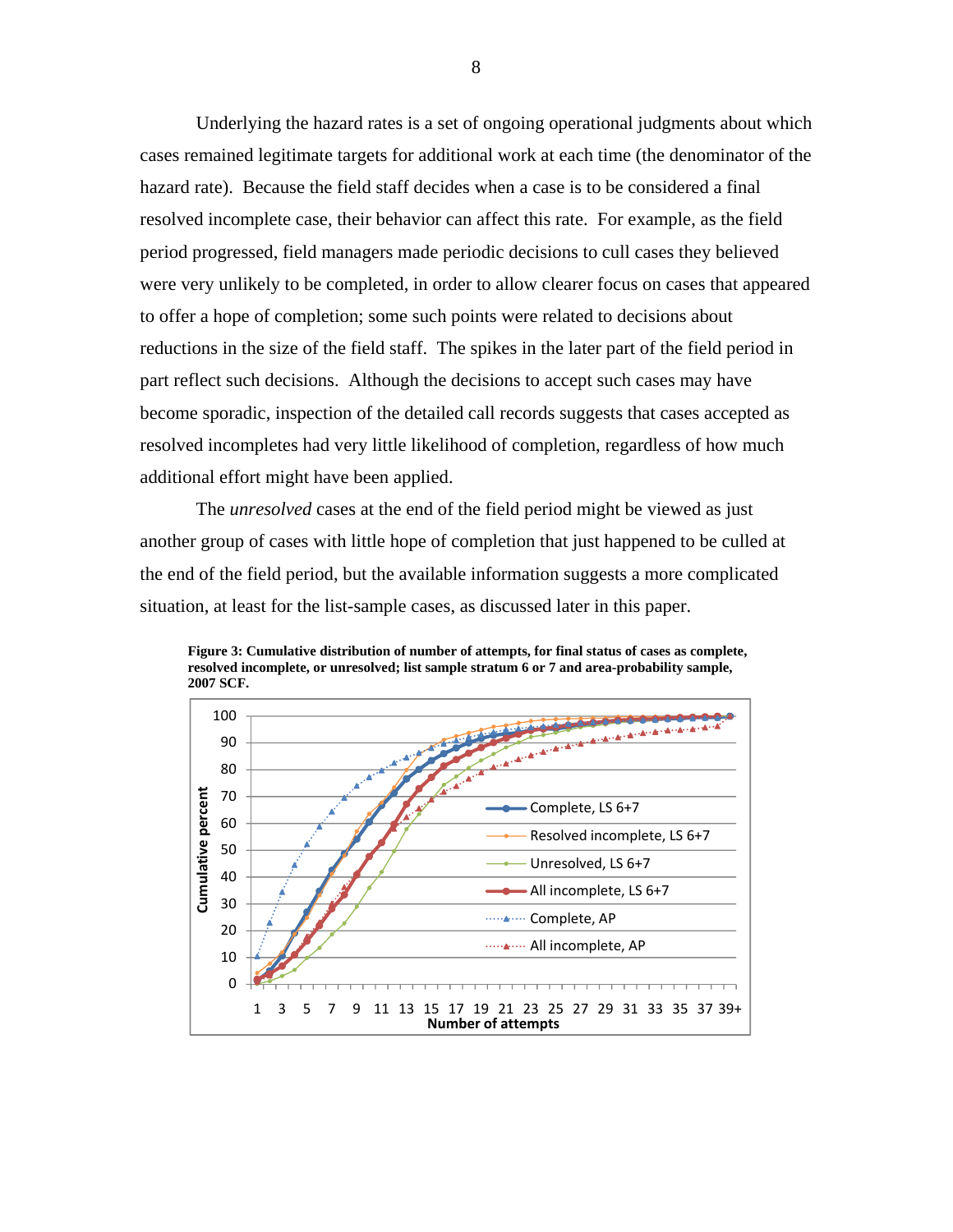There was considerable variation within and across both sample types in the number of attempts expended to secure an interview (figure 3).<sup>12</sup> As one might expect, the distribution of effort for completed list-sample cases in the two strata considered here is strongly shifted to the right of that for the area-probability sample cases, and the distributions of effort for incomplete cases are shifted to the right of those for the completed cases for both sample groups. But it more surprising that the distributions of effort for the two sample groups are nearly identical for the first 60 percent of all incomplete cases; above that, it is the area-probably sample distribution that is more shifted to the right.

When the incomplete list-sample cases are decomposed into resolved and unresolved cases, the data show that the effort profile for resolved incomplete cases is much like that for complete cases, while that for the unresolved cases shows a higher degree of effort in the intermediate range and a lower degree in the higher range than the incomplete area-probability cases. On the surface, it is not possible to tell whether the differences in distributions reflect differences in the two samples in the propensity of respondents to cooperate, operational decisions, or a combination of the two.

Because unresolved cases were, by definition, not resolved by the end of the field period, it may be less appropriate to compare effort on those cases with ones resolved in the early part of the field period. If the unresolved cases were truly about as likely to be completed as the cases completed toward the end of the field period, then one might expect to see a distribution of effort for them that is more similar to that for those completed cases.

 $12$ Here an attempt is taken to be any action taken on a case other than one involving only recording a comment of information obtained from a search. Multiple actions taken on the same day are treated as one action. The actions include in-person visits, telephone calls (regardless of outcome) and mailings.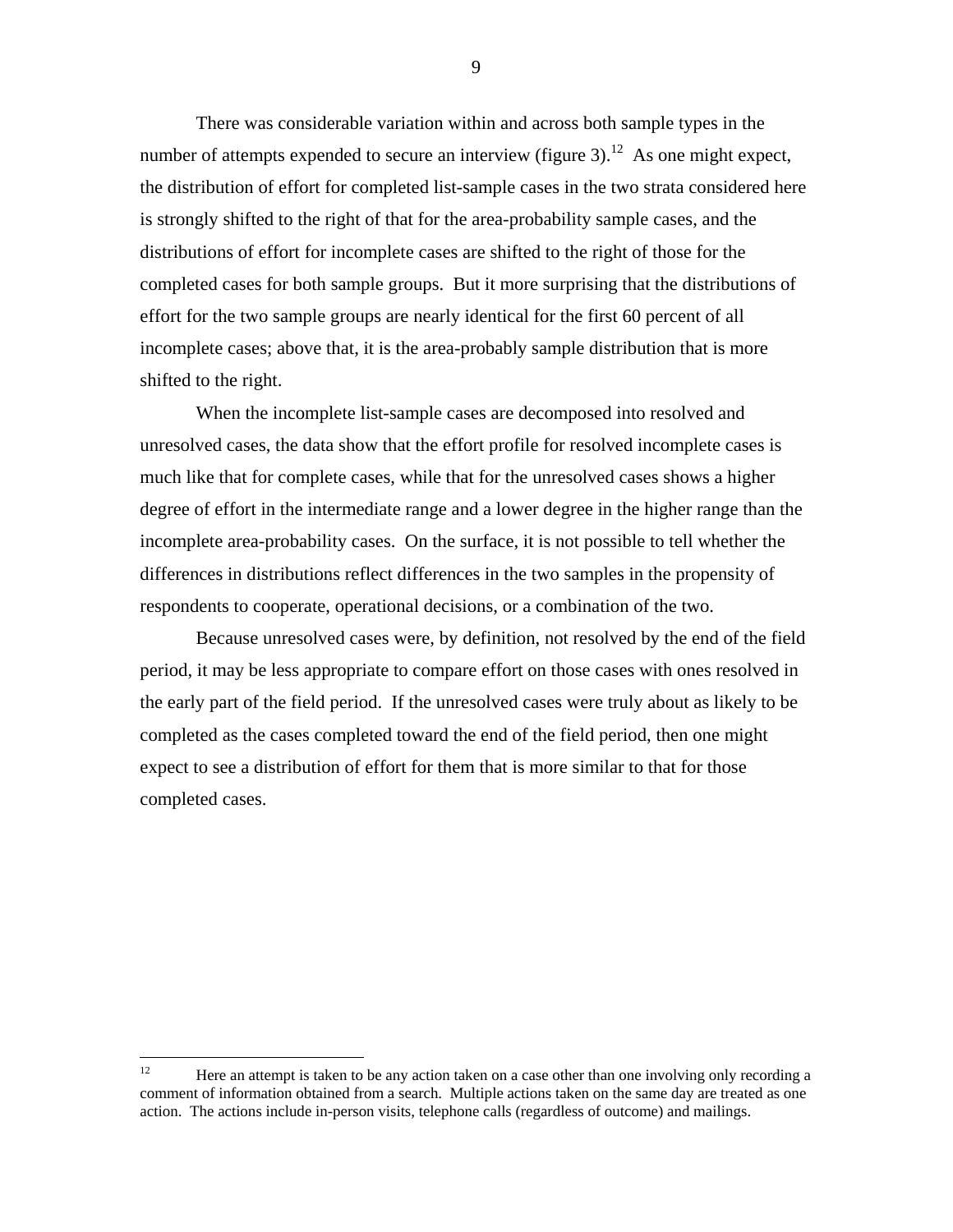

**Figure 4: Cumulative distribution of number of attempts, for final status of cases as complete, resolved incomplete, or unresolved; list sample stratum 6 or 7 completed after 24 weeks from the start of work on the sample, 2007 SCF.** 

Slicing the data to focus on work done after 24 weeks from the start of work on the list sample (figure 4) shows that the distribution of effort for the later completed cases is, to the contrary, shifted to the right of that for the unresolved cases.<sup>13</sup> Because there is evidence that the field staff under-recorded some efforts at the end of the field period as they worked to complete a case, the level of effort for the completed cases may even be understated on average. The distribution for the unresolved cases does remain rightshifted relative to that for the cases that were resolved as incomplete during this period. What cannot be told from this figure is whether the unresolved cases received less effort than the late complete cases because respondents were not available to be worked on productively or because the field staff had selected other cases to work more intensively, either based on specific information or more or less randomly.

<sup>13</sup> 13 During this period, a final resolution was reached for about a quarter of all the list-sample cases in stratum 6 or 7 that were completed and about 55 percent of the incomplete cases.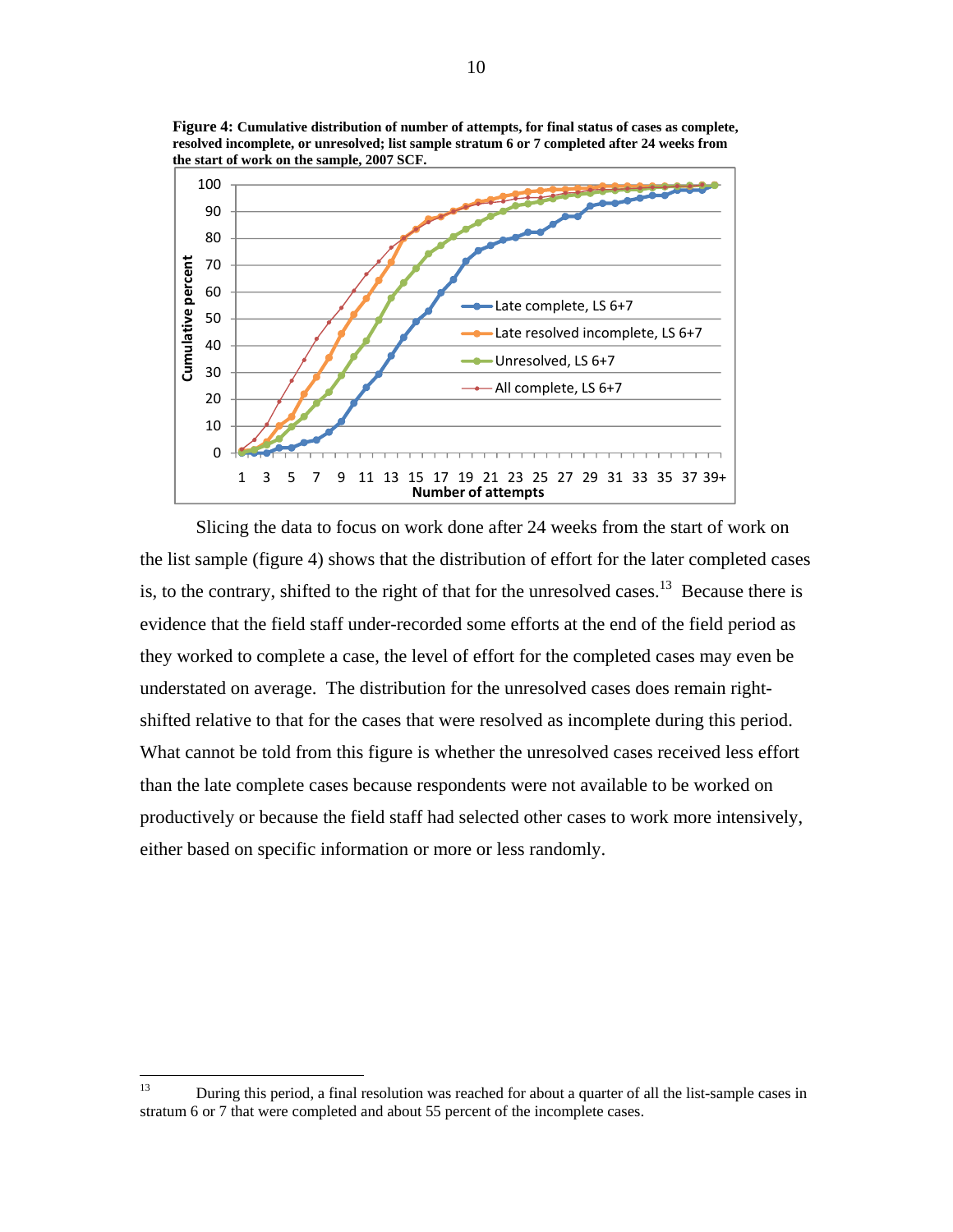However, it is clear that there were operational decisions resulting in a much longer lag for the list-sample cases overall between the release of the sample and the first recorded attempt to secure an interview (figure 5). For about 40 percent of the highstratum list-sample cases, no attempt had yet been made to secure an interview 6 weeks after that sample had been released to the field. In contrast, attempts had been made on nearly all of the area-probability sample cases at that point. Reportedly, before serious work was allowed to begin on list-sample cases, field managers made great efforts to locate respondents or to obtain telephone numbers with a reasonable hope of being usefully connected to them, and as noted earlier, such work may not appear in the call records. The later start of work on these list-sample cases may also have been influenced by a desire to test interviewers' abilities before assigning them the most complex cases. In addition, there may have been some pressure to maintain the overall level of production early in the field period.

Figure 5: Cumulative distribution of the number of weeks from the release of the sample to the first attempt, for final resolution of cases as complete or incomplete; list sample stratum **2007 SCF. 6 or 7 and area-probability sample; 2007 SCF.** 



The time from the release of each sample to the first personal contact presents quite a different picture (figure 6).<sup>14</sup> Typically, more time elapsed in trying to contact

 $14$ 14 A personal contact could be any sort of oral communication between the field staff and any person encountered in the attempt to reach the respondent—including literal or figurative gatekeepers, employees, co-workers, family members, friends, neighbors or others with some connection with the target household or person.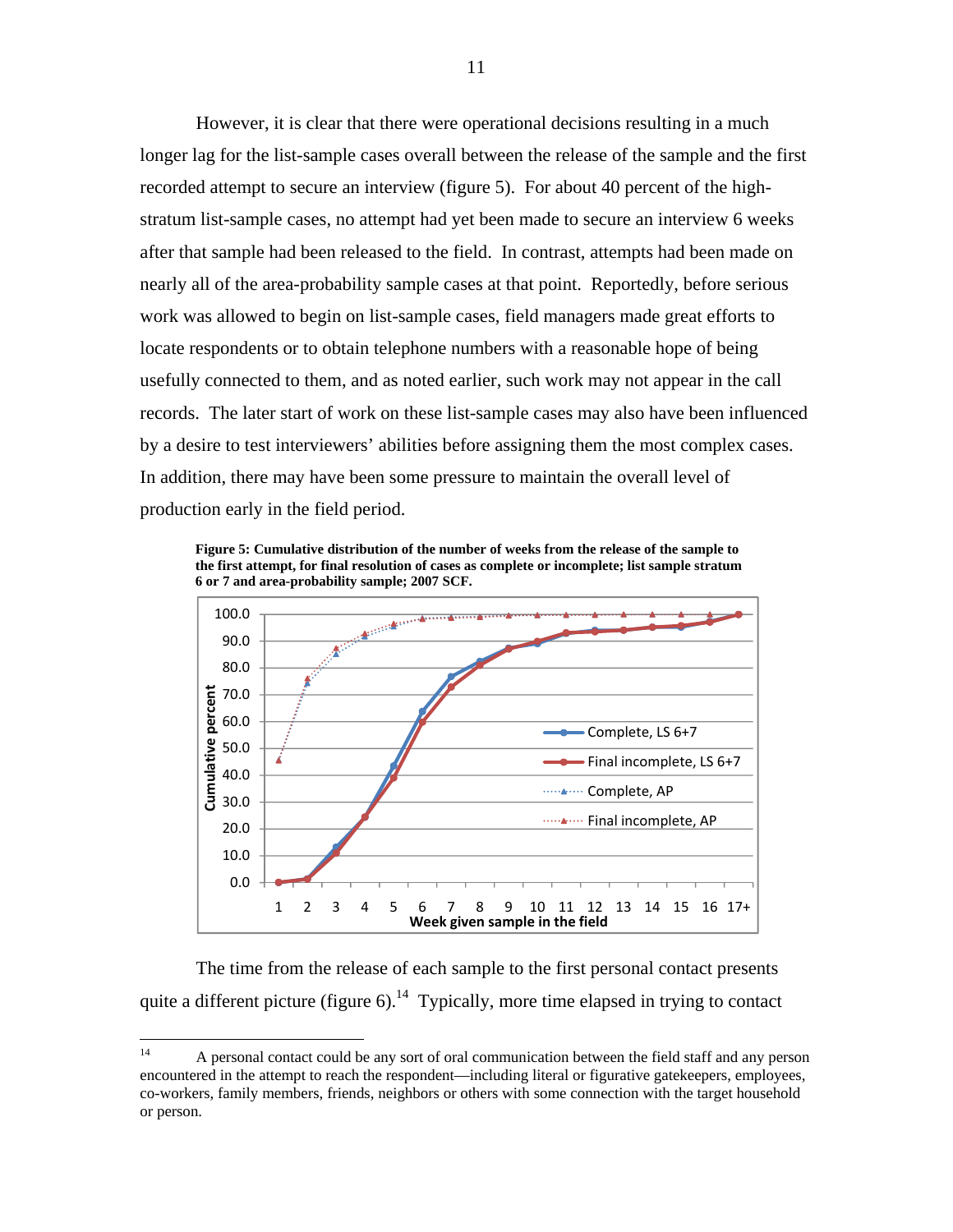list-sample cases that were completed than was the case for area-probability cases that were completed. But cases that were ultimately incomplete took much longer, and there was relatively little difference between the patterns for such cases in the two samples. Separating the unresolved and resolved incomplete cases changes this pattern. Unresolved list-sample cases show a much greater time to the first personal contact and the resolved incomplete cases show offsettingly less time.

**Figure 7: Cumulative distribution of weeks until first personal contact, for cases resolved as complete or incomplete after 24 weeks of work on the sample and cases unresolved, list sample stratum 6 or 7; 2007 SCF.** 



At 24 weeks after the start of work on the list sample, about three-quarters of the unresolved list-sample cases had not yet been contacted personally. Only somewhat smaller fractions of the cases that were completed or resolved as incomplete during this period had been contacted (figure 7). What these data alone cannot tell is whether these results stem from difficulty in reaching the respondent or from a decision to apply less effort. In terms of attempted contacts, the call records show that cases completed in this period received more attention leading up to the first personal contact than the unresolved cases, and the unresolved cases received more attention than the cases that were ultimately resolved as incomplete (figure 8). This pattern would make sense if the field staff had *a priori* expectations that the cases resolved as complete were more likely to resolve in that way. But the pattern could also reflect other decisions about the management of work or unclassified behavior of respondents.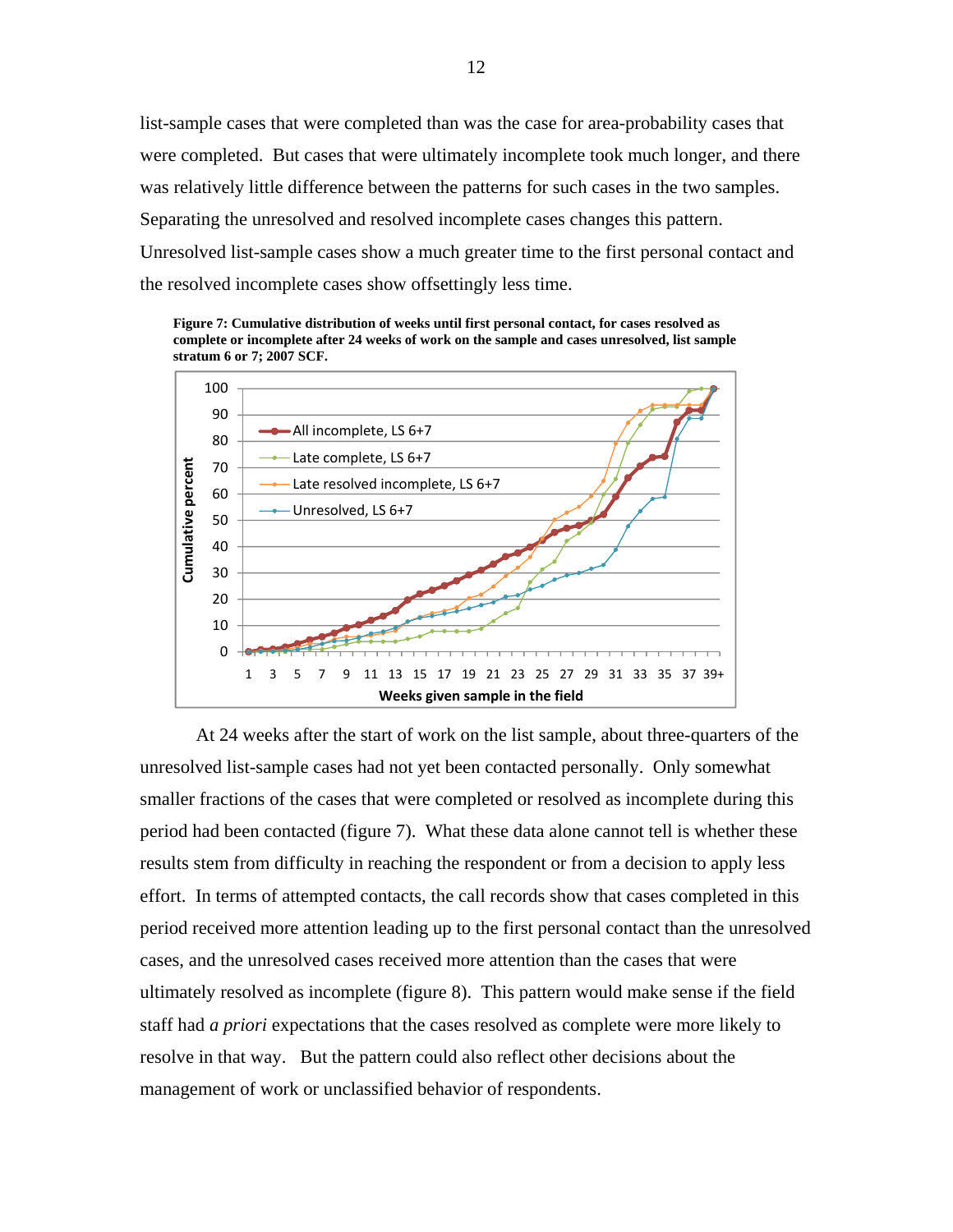

**Figure 8: Cumulative distribution of the number of attempts before the first personal contact, cases resolved as complete or incomplete after 24 weeks of work and cases unresolved, listsample cases in stratum 6 or 7, 2007 SCF.**

Once contact was made, there was a very wide array of patterns of activity that would be difficult to summarize meaningfully. But one potentially revealing indicator is the maximum amount of time elapsed between attempts to secure an interview (figure 9). Incomplete cases (resolved and unresolved) tend to have much longer gaps than completed cases; unresolved cases (not shown) have almost the same pattern as incomplete cases overall. Differences between the distributions for the list-sample cases and the area-probability cases are fairly small. Completed list-sample cases tend to have somewhat larger gaps than completed area-probability cases, but the pattern is reversed for incomplete cases. The gap potentially reflects a number of factors: a "cooling off period" for respondents who expressed resistance, unavailability of the respondent or a local interviewer, deliberate diversion of effort to cases believed to be more likely to be completed, or simply a degree of inadvertence. Whatever the underlying motivations may have been, it is clear that some cycling of effort over cases was an important element of the field work.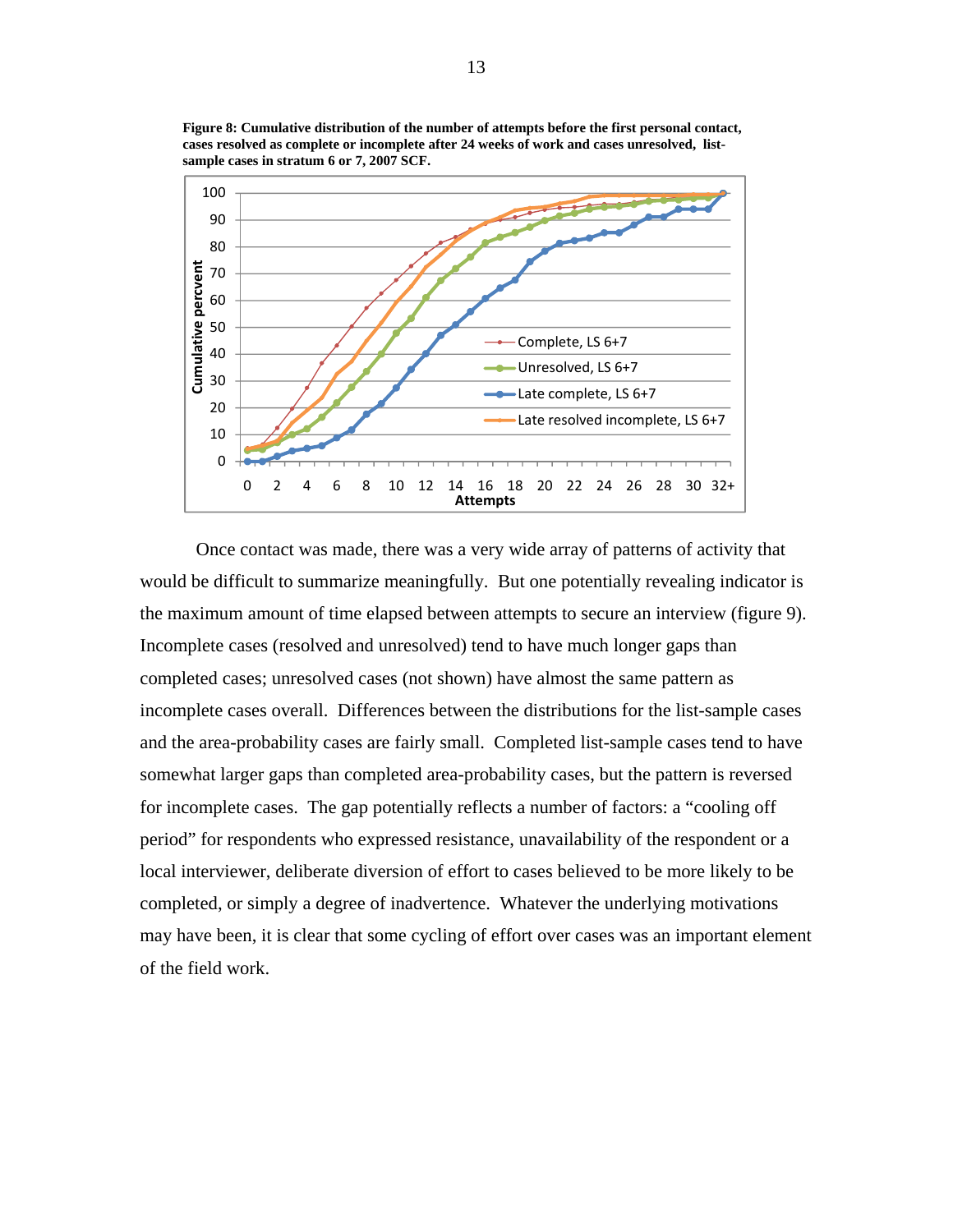

**Figure 9: Cumulative distribution of the maximum number of weeks between attempts, for final resolution of cases as complete or incomplete, list sample stratum 6 or 7 and area-probability sample, 2007 SCF.** 

## *Information from call-record notes*

To understand more deeply the movement of cases toward resolution, we need to know what the field staff knew or expected and why they acted as they did (or did not act) across the field period. There are many other ways of slicing the formal measurements in the call records, but as must be clear by now, the formal data are very limited in their power to reach this level of clarity. However, there is more detailed information in the notes that interviewers routinely recorded along with the more formal information coded in the call records. Because this information was intended to facilitate communication between managers and interviewers and to facilitate transfers of cases among interviewers, there was continuing pressure to record pertinent information about the history of each case. But because these comments are open-ended remarks made at the discretion of the interviewer and without a uniform analytical perspective, it would be very difficult to code the information in a way that would support formal analysis. Nonetheless, the notes do constitute a rich, if fragmentary and selective, body of information for each case on the steps taken and the motivations for some of those steps.

A number of themes emerge clearly from this information. These records suggest that the most important problems overall for the cases in the top two strata of the list sample were related to (1) locating the respondent, (2) contacting the respondent, (3)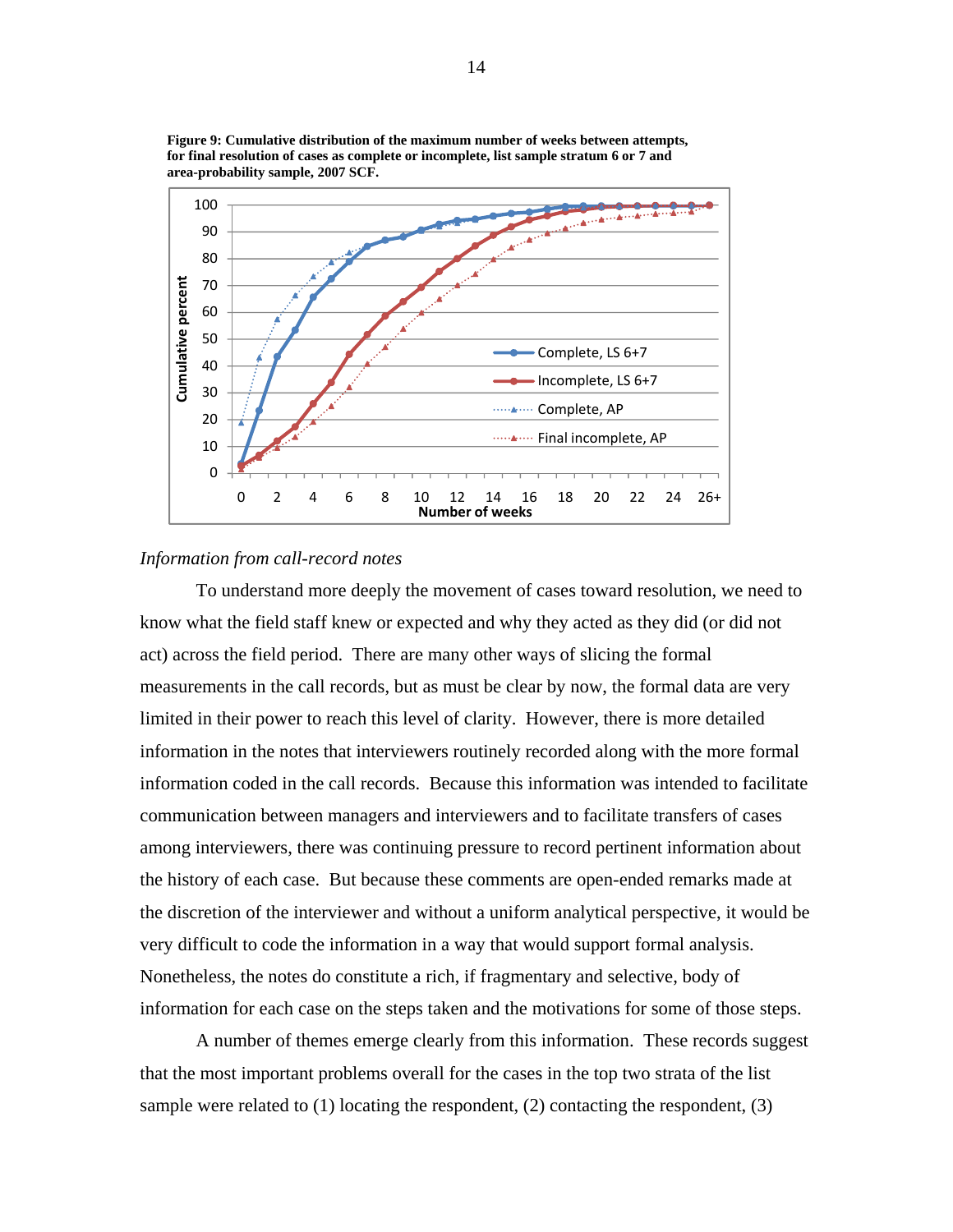getting the respondent's attention, (4) addressing the respondent's concerns about the confidentiality the answers or the legitimacy of the survey, and (5) obtaining sufficient time from the respondent to complete the interview. Although there was some overlap of these categories at various points for some cases, the general picture is one of progression through these issues. While there were corresponding issues for all list-sample and areaprobability cases, these problems were generally expressed with greatest intensity among the list-sample cases in the top two strata considered here.

Compared with other cases, the respondents for these list-sample cases were much more likely to be away from the address associated with the original sample selection—at a second home, traveling for work domestically or overseas, or living at a new location and many were contacted at their place of business (or one of its branches). Entirely unlike the case for the area-probability sample, which is based on a sample of household addresses, for many list-sample cases the initial address was the office of an attorney or an accountant or other tax preparer.<sup>15</sup> Because very wealthy people sometimes take pains to disguise their location, the locating efforts occasionally mistakenly identified someone with the same name as the correct respondent, and the mistake was not be uncovered until substantially later. The field managers were heavily involved in locating efforts, and reportedly they did not normally release the cases to interviewers until plausible contact information was available.

Even when an address was obtained, contact with the respondent or anyone directly associated with the respondent was often quite difficult. Gated homes and homes or offices in guarded or otherwise restricted areas were common. Other gatekeepers most commonly employees or other agents of the respondent—were also very often present, even when access to a physical address was not seriously restricted. Commonly, a large amount of effort was devoted to identifying a confidential assistant to the respondent, and persuading that person to act as a conduit for gaining direct or indirect access to the respondent in order to get a decision about participation; because such staff are often employed for the express purpose of keeping people away, a great deal of skill and persistence was often required to gain even their neutral acquiescence.

<sup>15</sup> Because there was no information about on the name of the responsible party within such offices, such addresses were often a dead end in locating the respondent.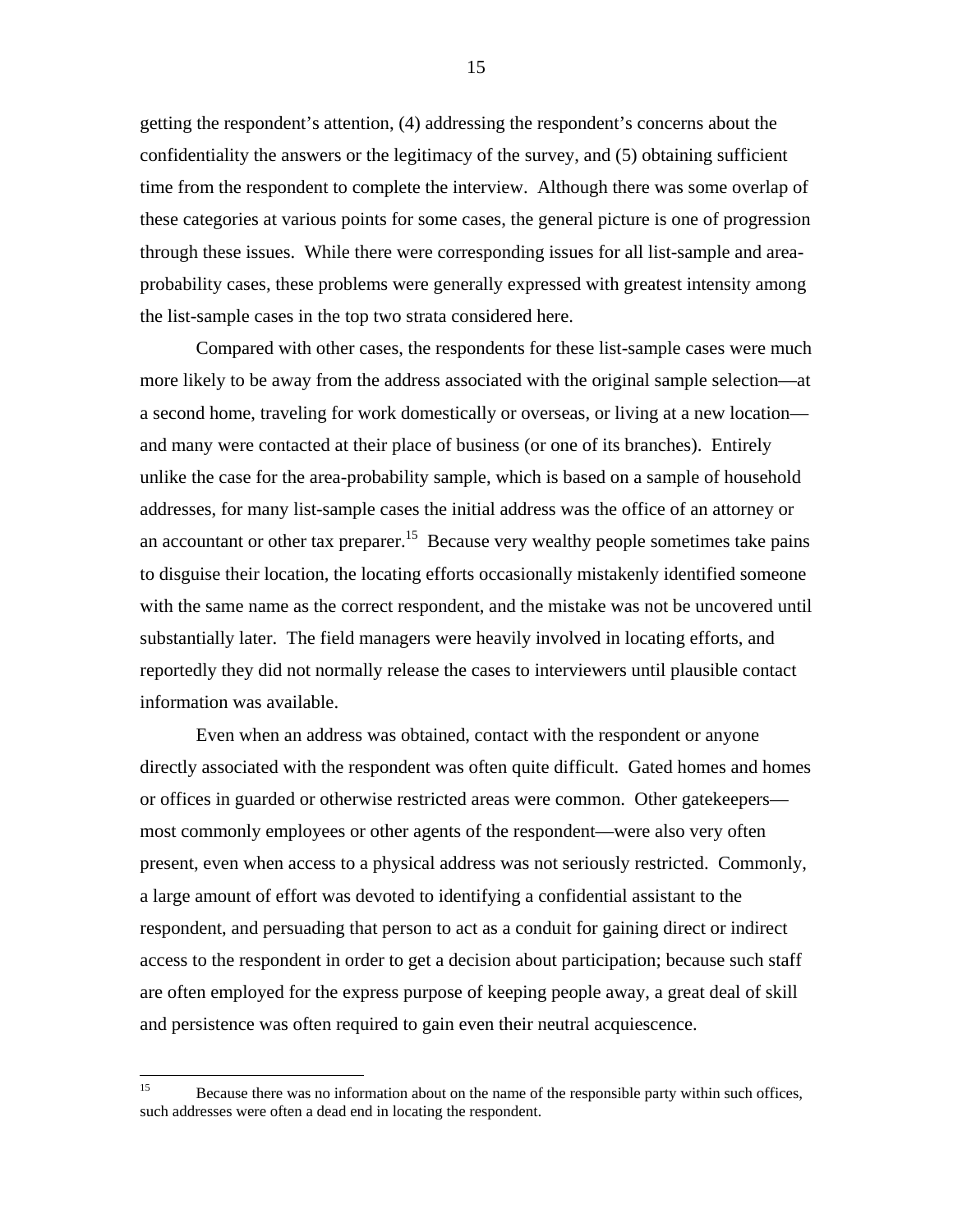Having established a channel of some sort to the respondent, the information about the survey had to compete with a large variety of other distractions, many of which were intense and related to the respondents' conduct of business or other work. Initial mailings introducing the survey were most commonly not recalled by respondents or their gatekeepers. Even subsequent express mailings often had a low level of saliency. Faxes and e-mails were often not received or were blocked or unnoticed. Once any attention was gained, a skilled team of field staff acted in coordination to fan the respondent's interest. Sometimes before they were fully informed, respondents would tell the interviewer that they were not sufficiently "typical" to be of use in the survey. The field staff reported that often, when a respondent understood what was being asked and how the data would be used, the person was sophisticated enough to recognize the importance of the project.

But even motivated and sympathetic respondents often still had serious reservations. The questions on the SCF address topics that very many people consider to be among their most private information. For some in the group of list-sample respondents considered, there are legal agreements that preclude their sharing of financial information with anyone, presumably short of the IRS. Wealthy people are obvious targets for people engaged in identity theft, scams, as well as legitimate fund raising. Considerable effort was devoted to convincing respondents that the study was legitimate, that no one would ask them for money as a result and that their data would be kept confidential.

Even having informed, reassured, and at least minimally gained the respondents' interest, the length of the interview was usually a large obstacle. People in the sample group considered here typically have great time pressure during the work day, and they guard their time outside of work carefully. Over 20 percent of the interviews for this group took more than 2 hours, and some required more than 3 hours. Interviewers were instructed to be honest with respondents about the time commitment required, but they were able to offer to do the interview in as many segments as the respondent might need or want, or to do the interview with a proxy authorized by the respondent. However, less than 1 percent of the list-sample participants designated a proxy and only about a quarter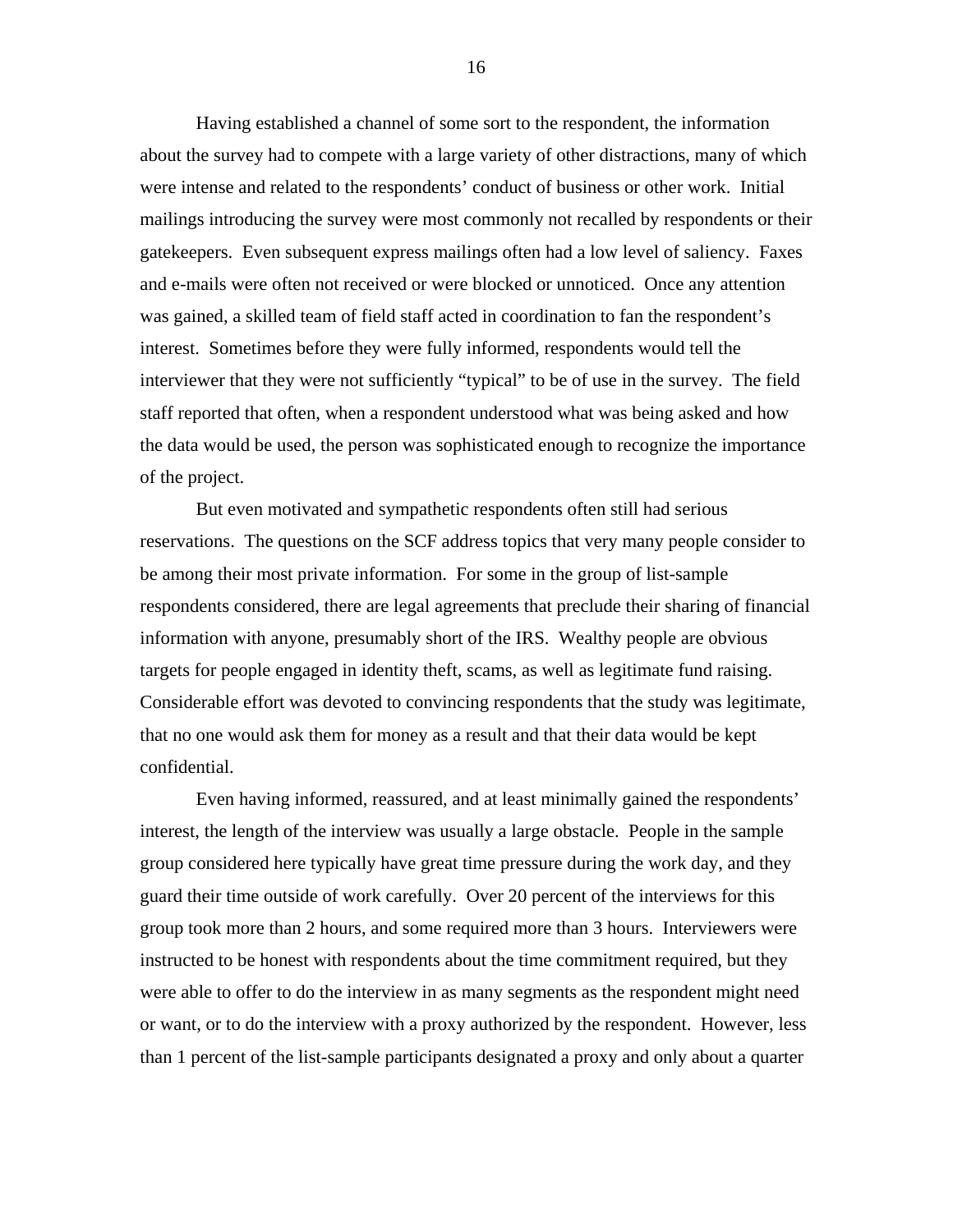of the list-sample participants had an interview spanning multiple sessions; these proportions did not vary greatly over the field period.

There are also some distinct patterns in the history of cases by outcome and by stage of the field period. Although the five issues noted earlier were present for cases completed in the first two months after the release of the list sample to the field, the intensity of expression was generally low. Respondents for these cases appear to have been relatively easy to contact and persuade, and the call records indicate than of them even gave expressions of active interest. In the relative ease in which these cases were completed, they resemble the area-probability cases that were completed similarly early.

Cases that resolved as incomplete during this time were mostly ones that were adamant in refusing to participate, though in some instances serious health problems precluded participation. One might think that the postcard-refusal stage of the sample implementation would have removed the most resistant respondents from the sample released to the field staff, but it is apparent that many of people had either never received or never read the advance letter. Some others expressed a very strong sense of the value of their time relative to their perceived value of the survey and incredulity about being asked to share their private financial information. Many refused even to listen to the interviewer or read any of the materials and in some cases interviewers clearly suffered a great deal of verbal abuse. Because the cases resolved as incomplete in this early phase generally rejected participation before any meaningful dialog was established, little else aside from the frame data is available to understand the situations and motivations of these respondents. A very small number of the cases accepted as incomplete looked, at least to the extent identifiable from the notes, little different from other cases that continued to be pursued until later in the field period.

For cases completed after about the first two months, the five basic issues grew more amplified, but the longer a case remained in play, the further along that list of obstacles a case moved. The call record notes for this period include more frequent mention of difficulties in locating respondents—often it turned out that they were away at a summer home—of gatekeepers who were initially less helpful to the interviewer and more protective of the respondent, and of privacy and confidentiality concerns that were expressed more forcefully. In addition, descriptions of the extremely busy lives of the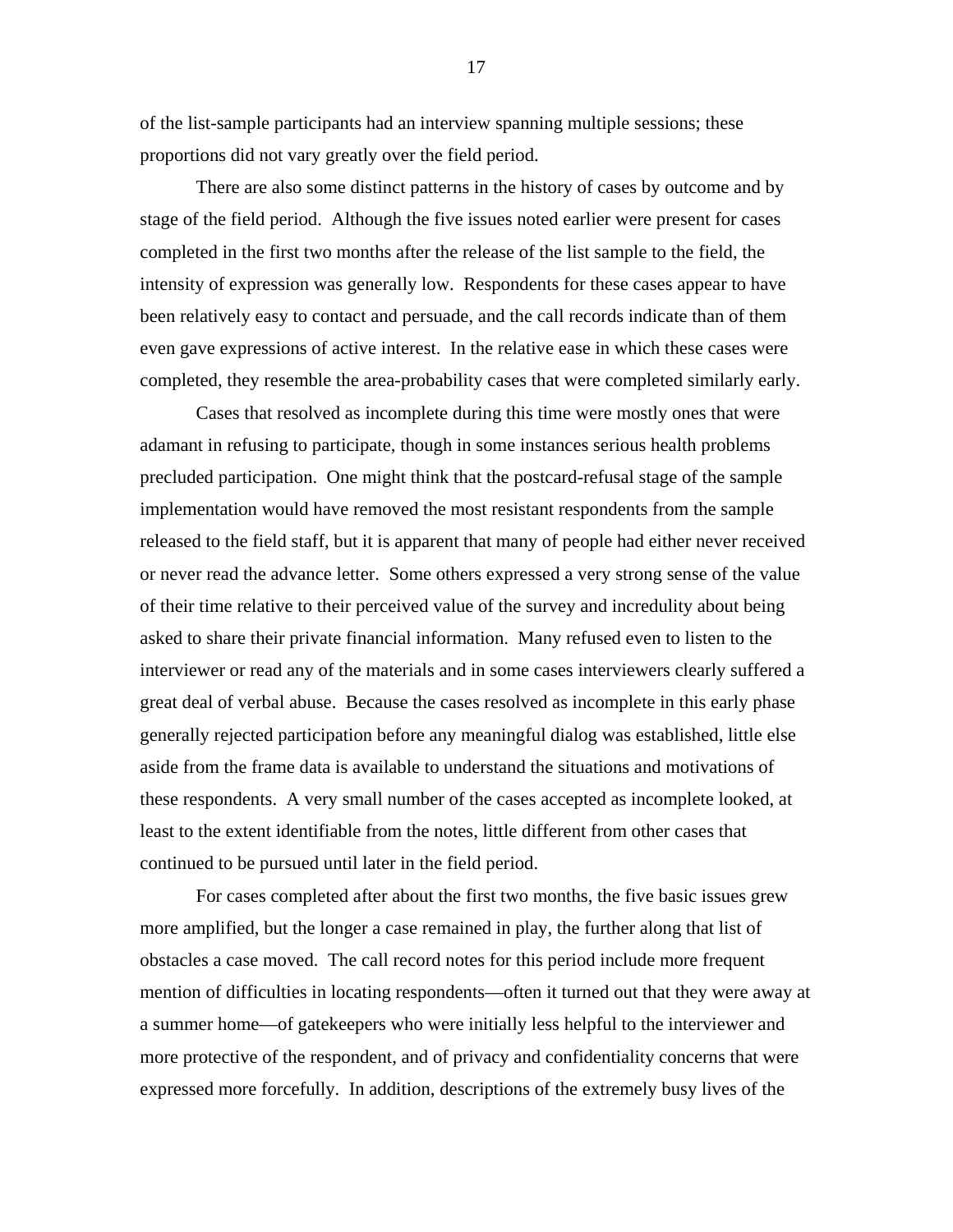respondents were very common. Repeated in-person visits became an important means of establishing rapport with gatekeepers, who would sometimes be very helpful to the interviewer in getting the respondent's attention. Express mail became an increasingly important means of reaching respondents through gatekeepers or of getting the respondents' attention.

Almost throughout the later part of the field period, interviewers managed to speak directly with respondents who had previously been so protected by gatekeepers that they were completely unaware of the survey. When finally contacted, the reaction of most of these respondents appeared to have been very similar to that of respondents who had been reached earlier in the field period. Some readily agreed to complete the interview, while others expressed strong resistance. Most required additional persuasion.

Often privacy concerns or serious questions about the legitimacy of the survey were raised. In some cases there was not sufficient opportunity to parry respondents' misperceptions. But where some dialog was possible, it appears the field staff was successful in addressing those issues. Increasingly, the overall impression is that the inability or unwillingness of respondents to find time for the interview became the most important issue. Some respondents (or their gatekeepers) insisted that they would not be able to find time for the interview. But it appears to have been more commonly the case that there was a general willingness on the part of respondents to cooperate, subject to their being able to find the time; it is, of course, impossible to evaluate the sincerity of such respondents. Persistence on the part of the interviewers in returning to respondents or their gatekeepers appears to have been the most important factor in finding an opening in which to do the interview. Strenuous refusal-aversion interventions were successful in reversing, or at least postponing, acceptance of many cases as resolved incompletes.<sup>16</sup>

Among cases left unresolved at the end of the field period, there are clear signs in the call-record notes of resistance to participation, but these notes do not seem strikingly different from those for most of the cases that were completed after the earliest part of the

<sup>16</sup> Except in instances where respondents objected strenuously to the survey, interviewers were instructed to tell respondents who wanted the interviewer to stop attempting to contact them that they should call a particular toll-free number to get themselves removed from the list of people eligible to be contacted. A respondent could indeed be removed in this way, but the person in charge of this effort had the opportunity to make a last appeal to the respondent. Remarkably, the effort was successful in convincing a large fraction of the respondents who called to participate.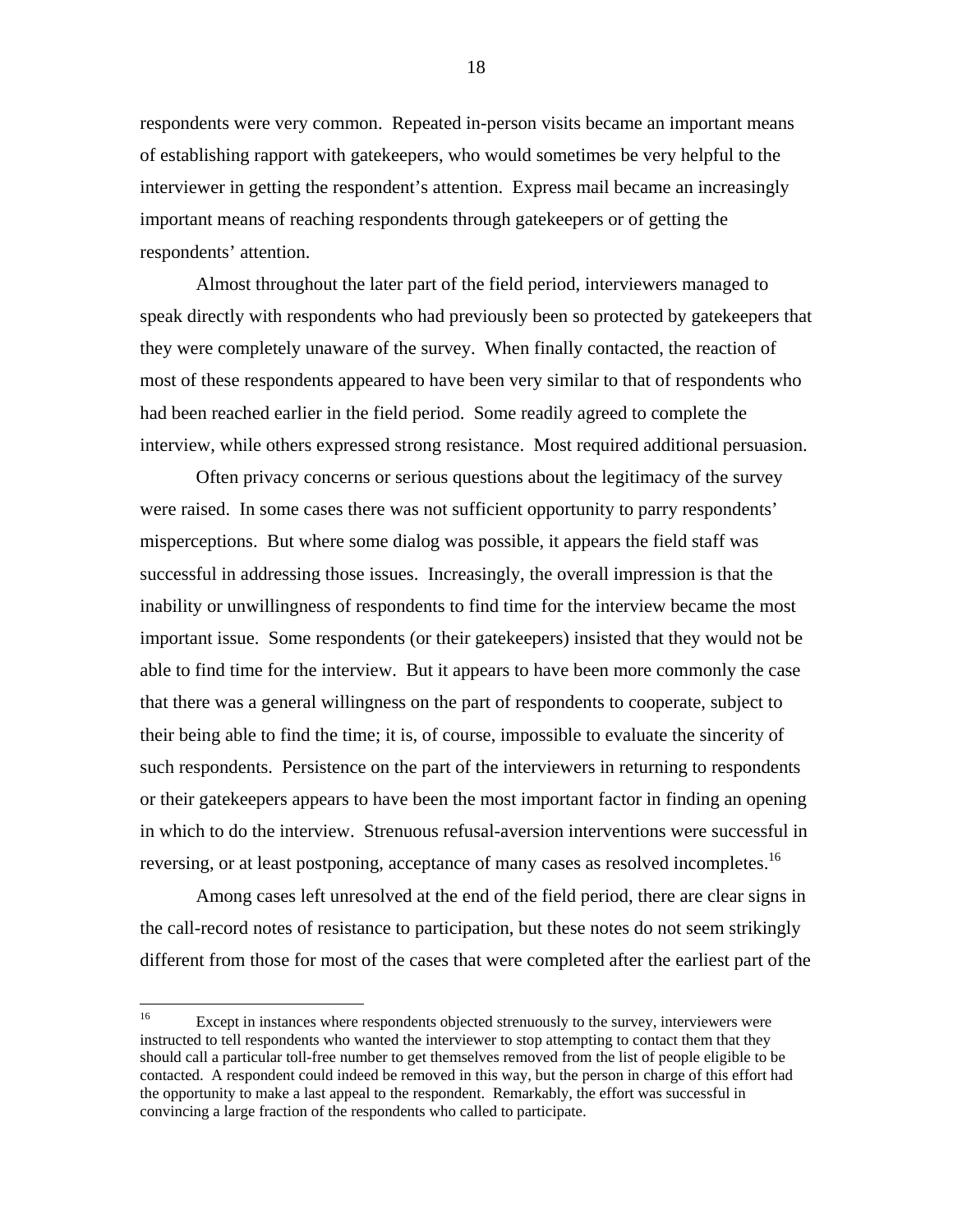field period. For the great majority of these unresolved cases, it appears that time was also the most important factor.

Given the unpredictability of available time for many in this sample group, a clear focus on finding openings for individual cases might seem most obvious. But the records often show complicated patterns of gaps in work across cases remaining eligible, and most often these gaps were completely unexplained. There some surprisingly long gaps for some cases the respondent apparently expressed a willingness to cooperate when time became available. A general pattern of gaps runs throughout the work on this sample; it may have been that there were undocumented efforts, that the respondents were being given a "cooling off" period, or that such cases simply evaded attention because of an inefficient cycling of attention and effort over too many cases.

## **III. Potential Response Bias**

In addition to having implications for the efficiency of information collection, variations in effort to secure interviews may lead to response bias—that is, meaningful differences in the distributions of characteristics observed for participants and the corresponding unobserved characteristics of nonrespondents. At least for the SCF list sample, extensive information is available from the statistical records derived from taxreturn data for the years preceding the survey that were used in selecting this sample. An obvious variable to examine first is the wealth index used in the original sample stratification; that index, which is intended as a proxy for wealth, combines a variety of different variables related to age, income and other characteristics reported on a tax return. Comparison of the distribution of the index across the set of complete cases and each of the sets of incomplete cases—postcard refusal, resolved incomplete and unresolved cases—shows only negligible differences among these groups. Although there may be (necessarily unobserved) difference in the types of assets and liabilities cases in the different groups hold, this result does increase confidence that overall wealth, in at least the univariate sense, is well measured for these groups.

As a part of the design of the list sample, all cases are mapped into the census tract corresponding to the location from which their tax return was filed. Although returns are required to be filed from a home address, it has long been clear from SCF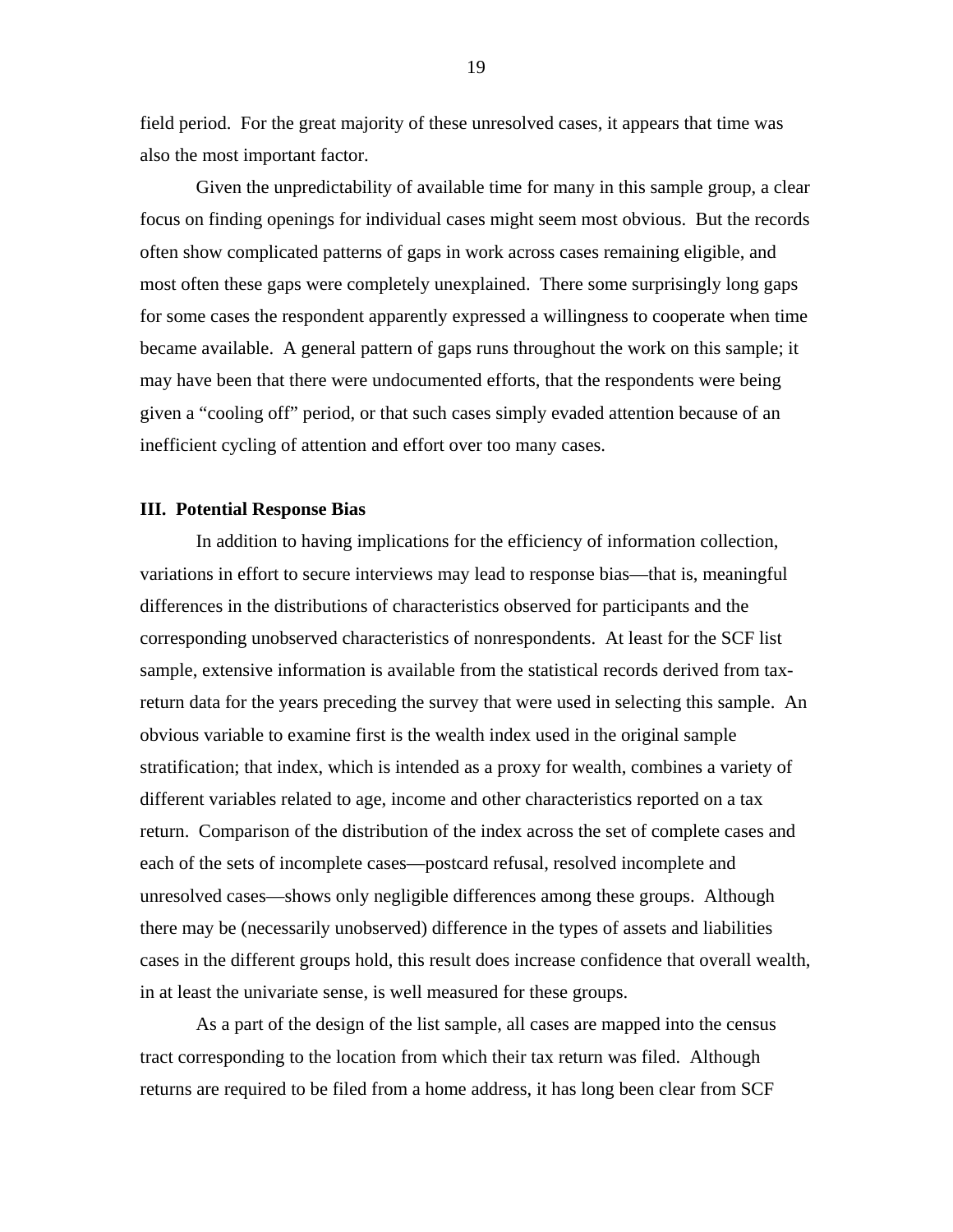field work that returns are sometimes filed from the office of an accountant, attorney or other address different from the taxpayer's home address. Because so much locating effort is required on the SCF for reasons other than this one, it is not possible to assess the degree of noise in the available measure of location. The distribution of cases over neighborhoods classified by median incomes is very similar for each of the types of incomplete cases (resolved incomplete, unresolved incomplete and postcard refusals) and the completed cases (figure 10). About three-quarters of the completed cases and each of the incomplete cases filed taxes from areas with median incomes above the level of the median over all census tracts. The unresolved cases were somewhat more concentrated in tracts with median incomes just above the median over all tracts and somewhat less concentrated in areas with higher incomes.



**Figure 10: Distribution of list-sample cases in stratum 6 or 7, by percentile of the distribution of 2000 Census tract median incomes; by final cases disposition; 2007 SCF.** 

The sample file for the list sample also contains the year of birth of the taxpayers associated with the tax return. Among the list-sample cases considered here, the 2007 age distribution of the primary filer for the cases that returned the refusal postcard is overall relatively shifted toward older ages, while the age distribution for the unresolved cases is overall shifted toward younger ages (figure 11).<sup>17</sup> The distributions for the

<sup>17</sup> In an income tax return that is filed jointly by a married couple, the primary filer is the one whose name is listed first. In a return filed for an individual, that individual is the primary filer.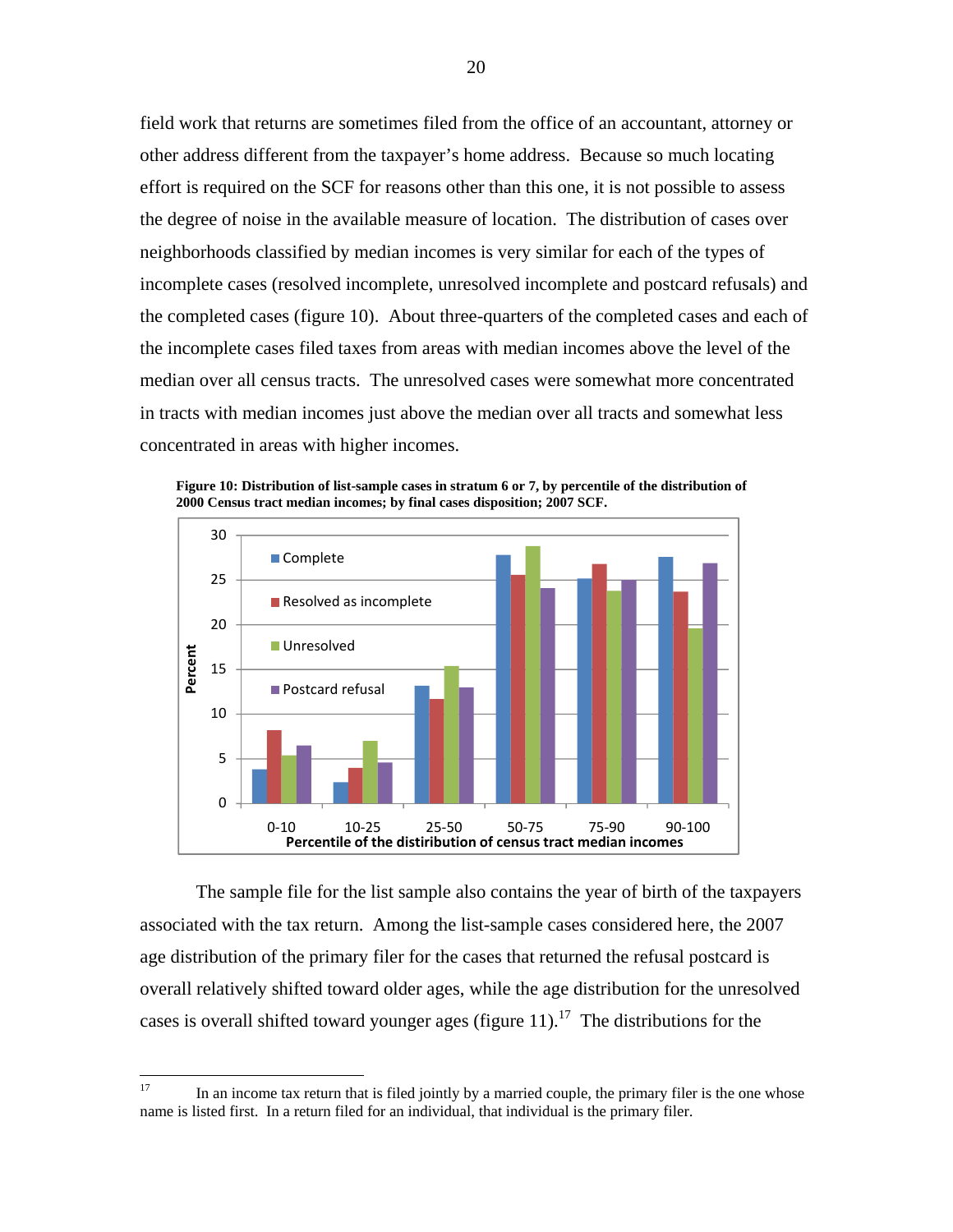complete cases and the resolved incomplete cases lie intertwined largely between the other two. But the differences between all these response groups are very small relative to the overall differences with the age distribution for the area-probability sample cases that completed the interview.<sup>18</sup>



**Figure 11: Cumulative distribution of age of respondent; for final status of list-sample cases in stratum 6 or 7 as complete, resolved incomplete, unresolved or postcard refusal and of area-probability cases as** 

# **IV. Summary and Future Research**

This paper investigates the progress of field work on a set of very wealthy cases in the list sample selected for the 2007 SCF. The data used in this study are largely the call records maintained by the field staff for each case. Although it is very clear that a substantial amount of work was required to gain the agreement of such respondents to complete an interview, there was also a great deal of variation in the intensity and consistency of treatment across cases. Understanding the underlying dynamics is important both for minimizing bias in the resulting data and for optimizing the operational efficiency of the survey. But these ends are hindered by the inadequacy of the formal coding system used to record effort. The systematic information available covers only the timing and outcome of efforts on each case, along with some formal

For the area-probability sample, age is available only from the completed interviews.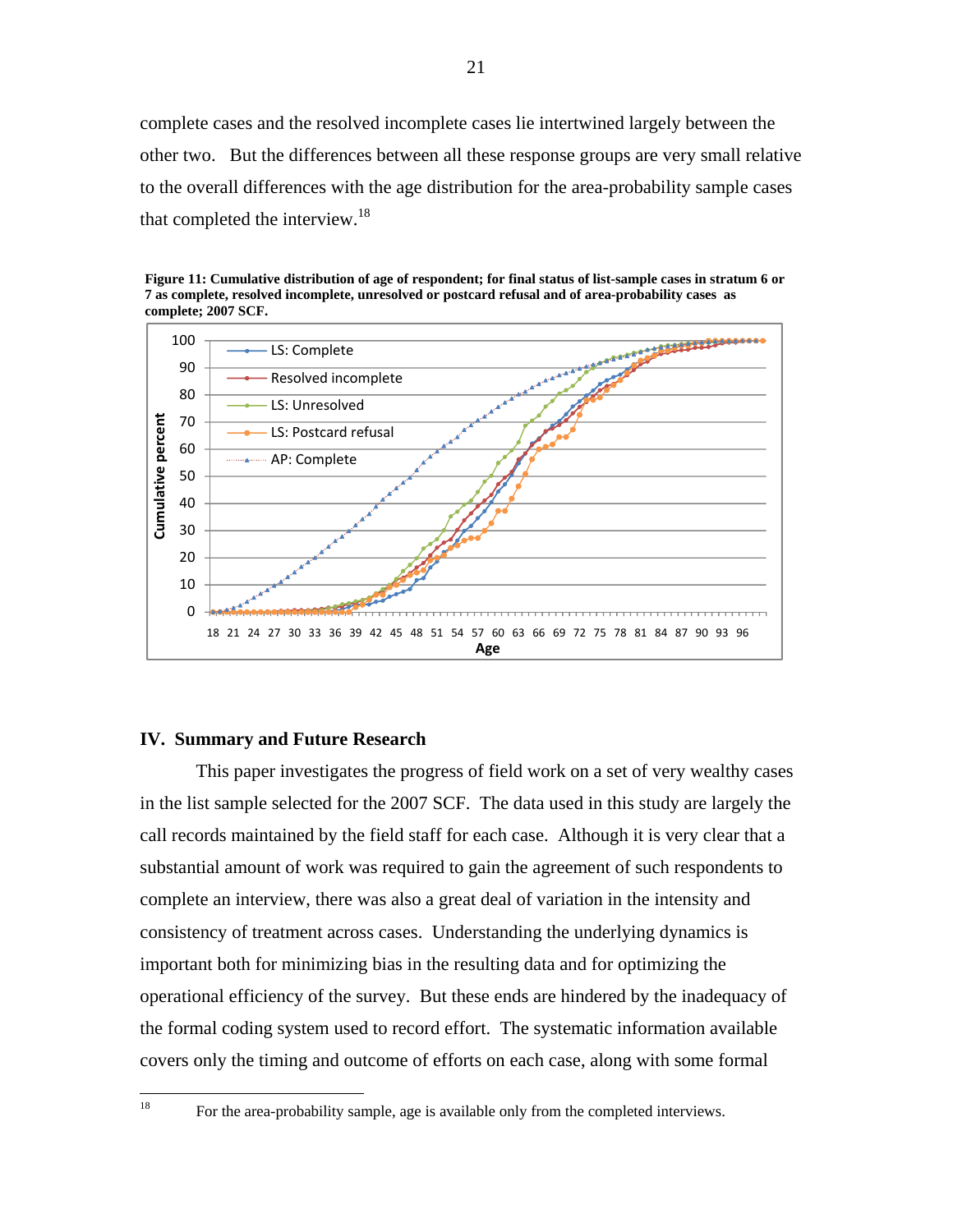information about who, if anyone, was contacted. There is richer information in a set of notes recorded in the call records by the field staff about some details of their work, but even that source generally fails to explain the degree to which variations in effort reflected behavioral responses by respondents, strategic decisions by the field staff, or even inadvertence.

Overall, the call notes clearly outline the general problems that interviewers faced with these wealthy cases: locating the respondents, contacting them, getting their attention, allaying their concerns about the confidentiality of their answers and the legitimacy of the survey, and convincing respondents to take the time to do the interview. Although these issues are common for all types of cases in the survey, they are expressed with great intensity for wealthy respondents. When there was sufficient opportunity for the field staff to engage with the respondents, it appears that the respondents' overriding concern was the length of the interview and the scarcity of their free time. And generally, in the last months of the field period, the interview length was by far the most visible point of difficulty. Success with such seriously time-constrained respondents appears to have been a result of persistence in attempting to get an interview and luck in hitting upon a time when the respondent was relatively free.

When all cases are ultimately resolved as either complete or incomplete, the room for operational decisions to affect the distribution of outcomes is limited, though obviously the timing and sequencing of effort may still have strong effects on outcomes.19 In a case where a large number of cases remained at the close of the field period without a final resolved status, as for the upper strata of the SCF list sample, there is much more room for the behavior of the field staff to shape the distribution of outcomes. Field staff is under great pressure to complete interviews; the obvious resulting rational incentive is for energy to be focused on pursuing, in rank order, cases that have the highest subjective probability of being completed. Such an outcome has something of the outward appearance of a convenience sample selected from the overall

 $\overline{a}$ 

 $19$  A more basic point is that the decision to code a given observation as anything other than complete is often subject to some degree of judgment. The relevant standards for accepting a case as a resolved incomplete may differ within a given survey, as well as across surveys and institutions collecting data. Such variation may account for some of the differences observed across surveys in the factors that appear to determine survey participation. It appears rare for a study of nonresponse to consider the role of survey administration as a factor, beyond allowing for the possibility of interviewer-specific effects.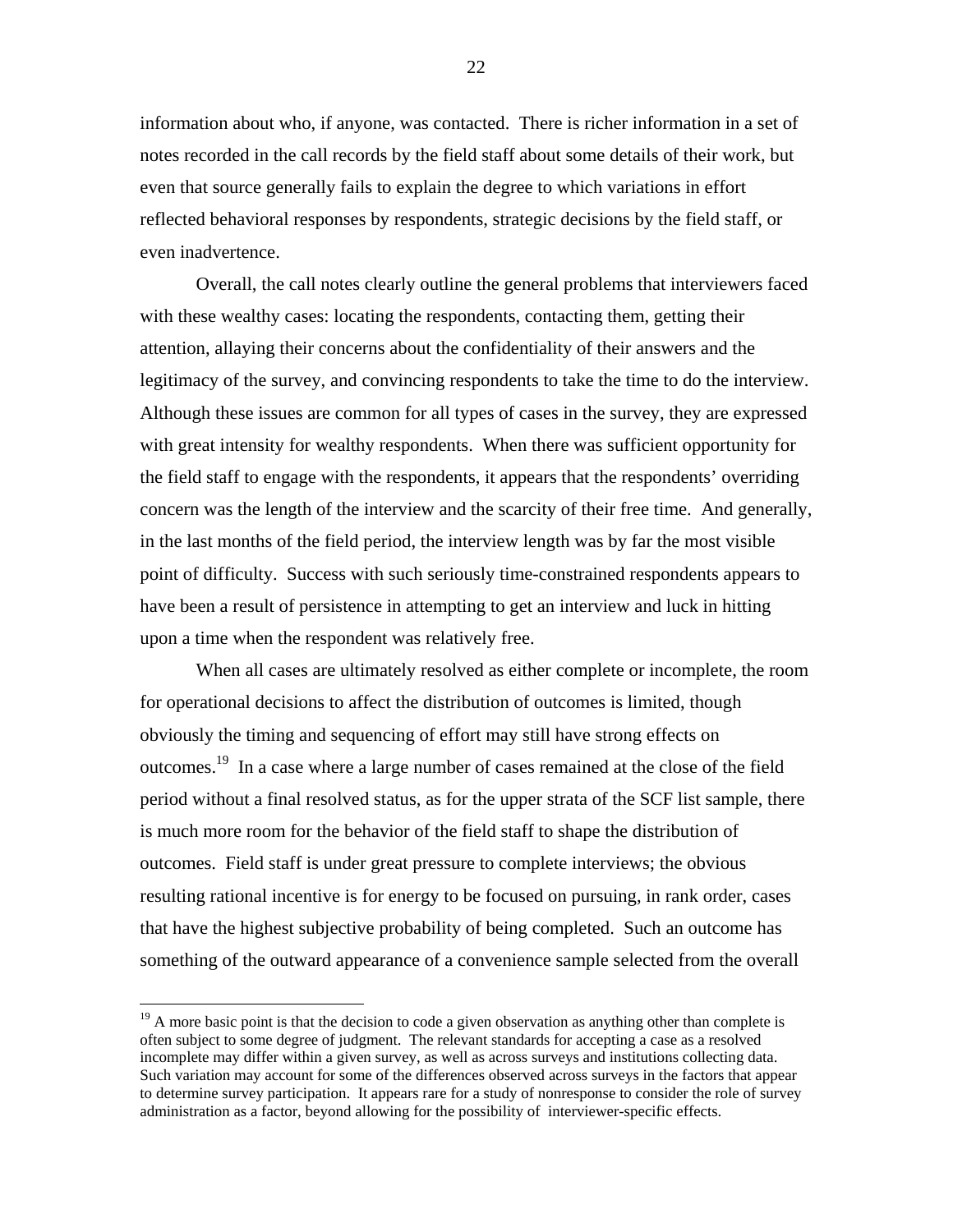sample. Moreover, this incentive complicates interpretation of the role of respondents' information and their behavior in the progress toward the final resolution of cases.

At the close of the 2007 SCF field period, there was a set of completed cases and several sets of incomplete ones—ones that had opted to refuse participation in the survey by returning a postcard before the field work began, ones that were accepted as fully resolved noninterviews during the field period, and ones that were never resolved as complete or incomplete by the end of the field period. Because each of these groups is a substantial fraction of the original sample, concern naturally arises that the completed cases might differ from the others in ways that would bias the results of the survey. As in most surveys, the information available to investigate such potential bias is limited. Nonetheless, data available for the sample show no evidence that within the set of participants from the sample groups considered here, there was bias in the level and distribution of wealth, the distribution of those cases over neighborhoods by income levels, and their distribution by age. The comment data in the call records suggest that the most likely dimensions of bias would tend to be variables systematically related to time constraints, and, to a somewhat lesser degree, concerns about confidentiality. Such factors might be related to particular choices of assets and debts and to other aspects of financial behavior. One way of getting an indication of the likelihood of bias in those dimensions might be to model such choices and test for the significance of long work hours for the respondent and of the interviewer's evaluation of any suspicion expressed by the respondent before the interview.

The large fraction of unresolved cases among the part of the particularly wealthy respondents considered in this paper could be taken to suggest that the efforts of the field staff were operationally inefficient. That is, it could be that the available field staff could not concentrate effectively on so many cases, particularly when a great deal of initial work was usually required to locate and contact respondents. Could the same number of interviews have been completed in the same period of time with a smaller initial sample, should the sample have been culled early in the field period, or was it necessary to have so many cases and to keep so many of them in play until the end of the field period in order to have a chance of reaching busy respondents at a random moment when time happened to be available? The answer depends on whether the observed irregular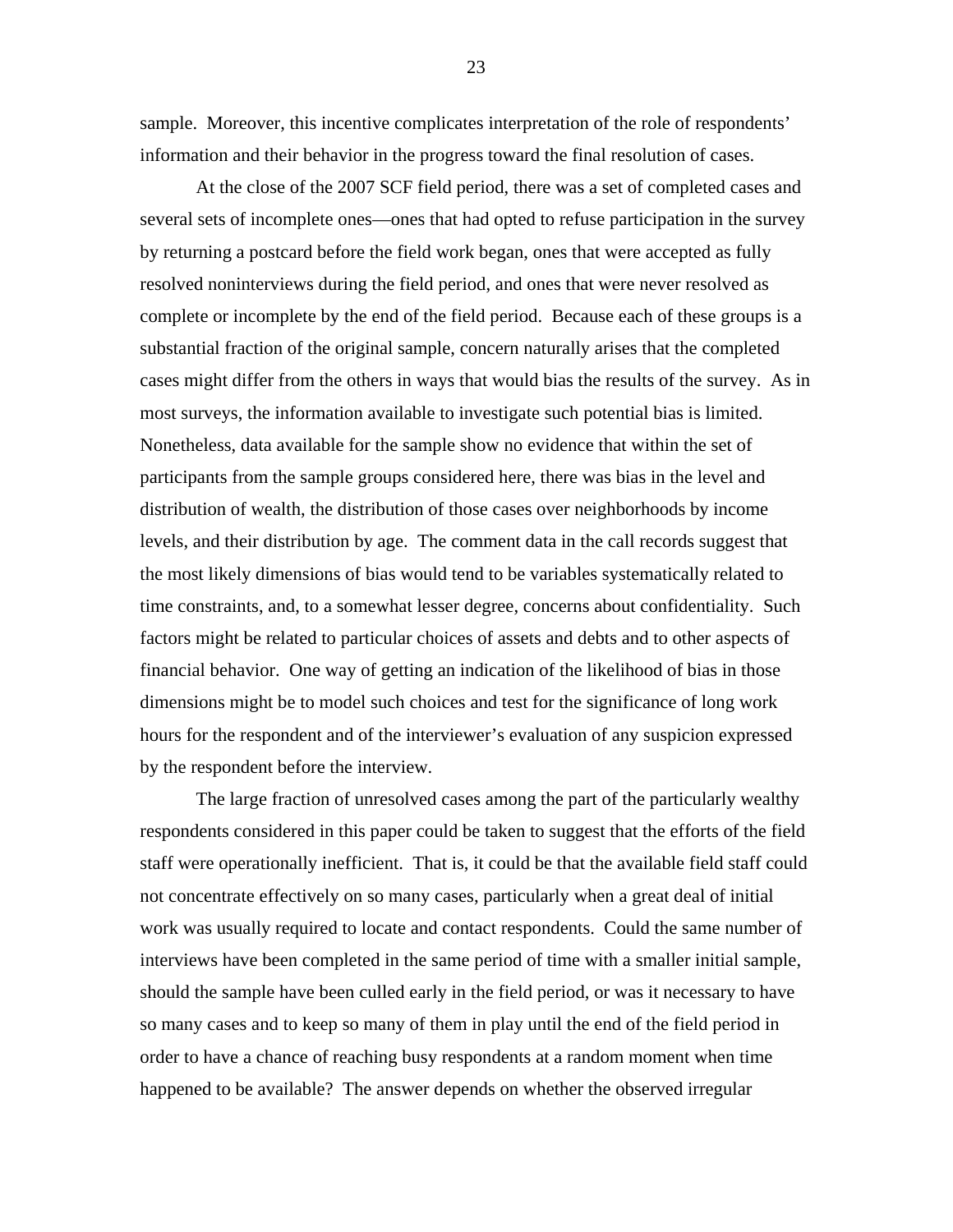patterns of attempted contacts were largely deliberate reactions to respondents' behavior, or whether they were largely the result of either random or loosely controlled decisions. If availability of time were random from the perspective of the field staff, then a regular rotation of contact attempts over a set of not-unwilling cases would make sense and the number of cases would be related to the time available and the probability of the availability of time; but if there were case-specific factors suggesting more or less effort, more varied patterns of effort would be more sensible. Unfortunately, the available data provide only very limited information that could help in discriminating between these alternatives. However, the fact that it was possible to reduce the sample size by fifteen percent from the previous survey without obvious harm suggests that there may be at least some additional degree of inefficiency.

To be more useful for analytical purposes and for purposes of evaluating operational efficiency, call records need to contain clearer indicators of the nature of the activities recorded, some formal information about the objectives of each effort, and an indication of the likelihood of opportunities available for the next step. Any changes in information collected must take account of the fact that these records are viewed by field staff as administrative data; additional information required must be made sufficiently useful to field staff for them to be motivated to provide information useful for research and evaluation. It is expected that the 2010 SCF will expand the set of formal information collected in call records.